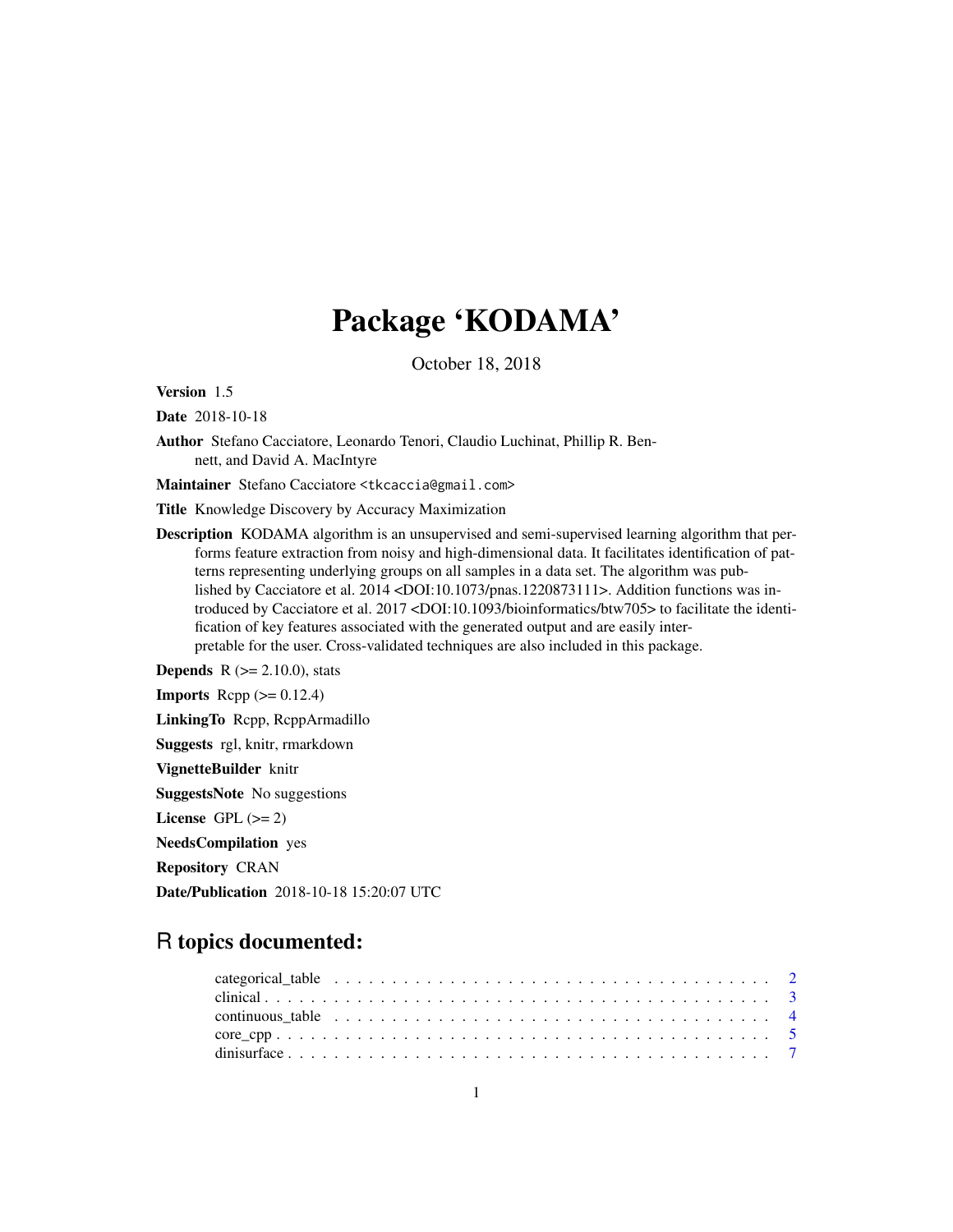<span id="page-1-0"></span>

|  |  |  |  |  |  |  |  |  |  |  |  | 37 |
|--|--|--|--|--|--|--|--|--|--|--|--|----|

<span id="page-1-1"></span>categorical\_table *Categorical Information*

# Description

Summarization of the categorical information.

# Usage

```
categorical_table (name,cat,label)
```
# Arguments

| name  | the name of the feature.          |
|-------|-----------------------------------|
| cat   | the information to summarize.     |
| label | the classification of the cohort. |

# Value

The function returns a table with the summarized information. The p-value is computated using the Fisher's test.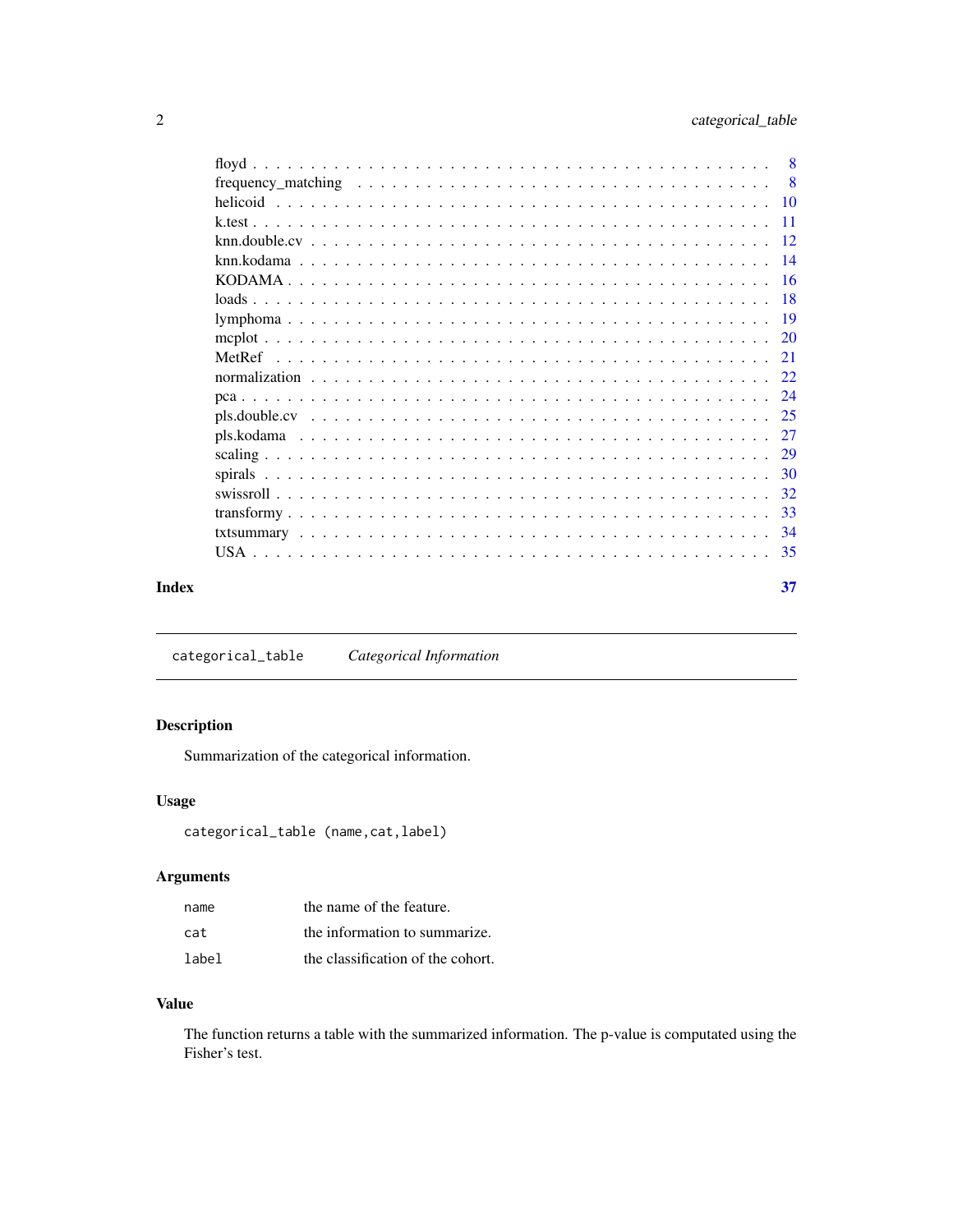### <span id="page-2-0"></span>clinical 3

### Author(s)

Stefano Cacciatore

# References

Cacciatore S, Luchinat C, Tenori L Knowledge discovery by accuracy maximization. *Proc Natl Acad Sci U S A* 2014;111(14):5117-22. doi: 10.1073/pnas.1220873111. [Link](http://www.pnas.org/content/111/14/5117)

Cacciatore S, Tenori L, Luchinat C, Bennett PR, MacIntyre DA KODAMA: an updated R package for knowledge discovery and data mining. *Bioinformatics* 2017;33(4):621-623. doi: 10.1093/bioinformatics/btw705. [Link](https://academic.oup.com/bioinformatics/article/doi/10.1093/bioinformatics/btw705/2667156/KODAMA-an-R-package-for-knowledge-discovery-and)

### See Also

[continuous\\_table](#page-3-1), [txtsummary](#page-33-1)

### Examples

data(clinical)

```
A=categorical_table("Gender",clinical[,"Gender"],clinical[,"Hospital"])
B=categorical_table("Gleason score",clinical[,"Gleason score"],clinical[,"Hospital"])
C=categorical_table("Ethnicity",clinical[,"Ethnicity"],clinical[,"Hospital"])
```
D=continuous\_table("BMI",clinical[,"BMI"],clinical[,"Hospital"],digits=2) E=continuous\_table("Age",clinical[,"Age"],clinical[,"Hospital"],digits=1)

rbind(A,B,C,D,E)

clinical *Clinical Data of a Cohort of Prostate Cancer Patiens*

### **Description**

The data belong to a cohort of 35 patients with prostate cancer from two different hospitals.

### Usage

```
data(clinical)
```
### Value

The data.frame "prcomp" with the following elements: "Hospital", "Gender", "Gleason score", "Ethnicity", "BMI", and "Age".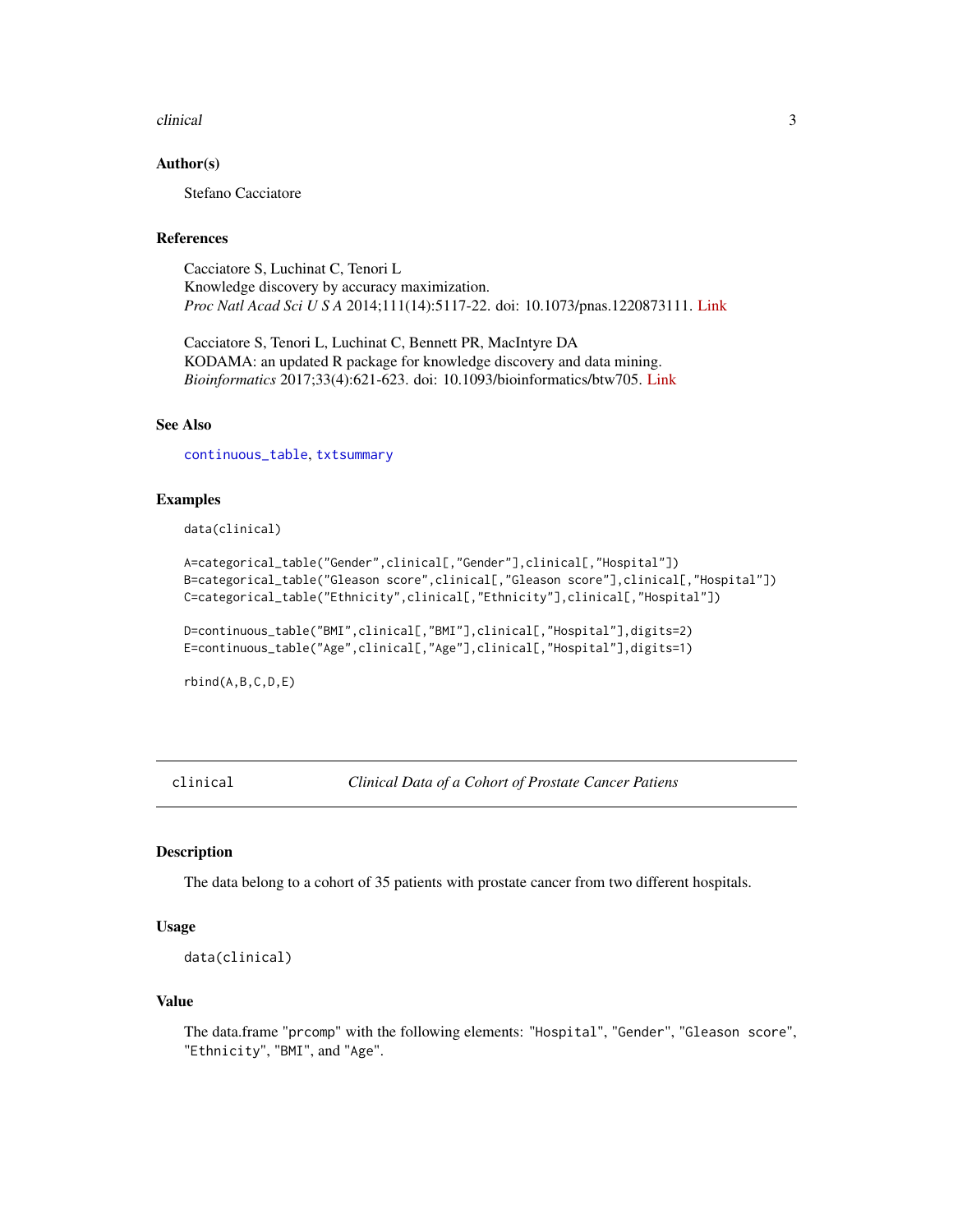### Examples

data(clinical)

head(clinical)

<span id="page-3-1"></span>continuous\_table *Continuous Information*

### Description

Summarization of the continuous information.

# Usage

continuous\_table (name,num, label, digits=0,scientific=FALSE)

# Arguments

| name       | the name of the feature.                                                           |
|------------|------------------------------------------------------------------------------------|
| num        | the information to summarize.                                                      |
| label      | the classification of the cohort.                                                  |
| digits     | how many significant digits are to be used.                                        |
| scientific | either a logical specifying whether result should be encoded in scientific format. |

### Value

The function returns a table with the summarized information. If the number of group is equal to two, the p-value is computed using the Wilcoxon rank-sum test, Kruskal-Wallis test otherwise.

### Author(s)

Stefano Cacciatore

### References

Cacciatore S, Luchinat C, Tenori L Knowledge discovery by accuracy maximization. *Proc Natl Acad Sci U S A* 2014;111(14):5117-22. doi: 10.1073/pnas.1220873111. [Link](http://www.pnas.org/content/111/14/5117)

Cacciatore S, Tenori L, Luchinat C, Bennett PR, MacIntyre DA KODAMA: an updated R package for knowledge discovery and data mining. *Bioinformatics* 2017;33(4):621-623. doi: 10.1093/bioinformatics/btw705. [Link](https://academic.oup.com/bioinformatics/article/doi/10.1093/bioinformatics/btw705/2667156/KODAMA-an-R-package-for-knowledge-discovery-and)

# See Also

[categorical\\_table](#page-1-1), [txtsummary](#page-33-1)

<span id="page-3-0"></span>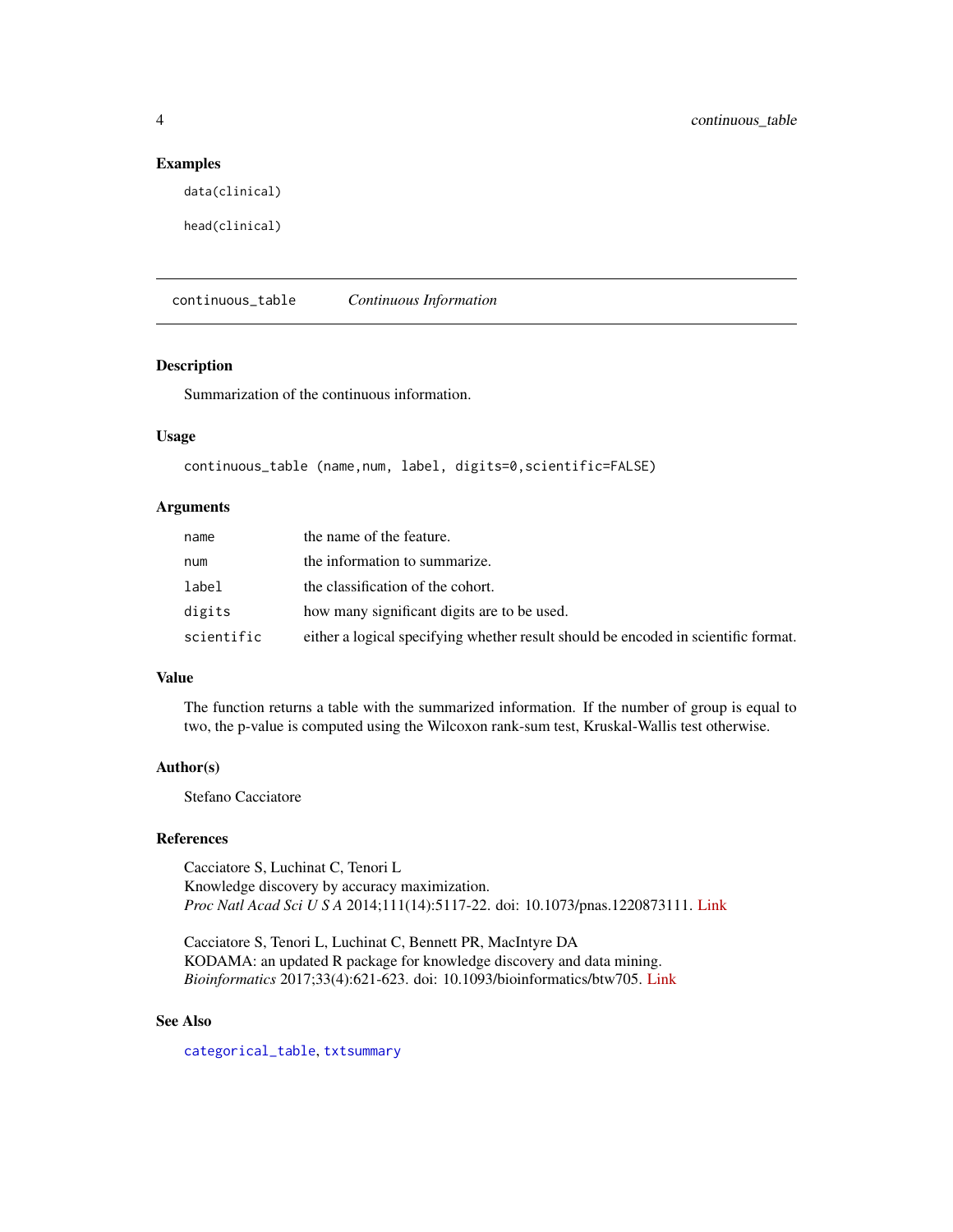### <span id="page-4-0"></span>core\_cpp 5

# Examples

data(clinical)

```
A=categorical_table("Gender",clinical[,"Gender"],clinical[,"Hospital"])
B=categorical_table("Gleason score",clinical[,"Gleason score"],clinical[,"Hospital"])
C=categorical_table("Ethnicity",clinical[,"Ethnicity"],clinical[,"Hospital"])
D=continuous_table("BMI",clinical[,"BMI"],clinical[,"Hospital"],digits=2)
E=continuous_table("Age",clinical[,"Age"],clinical[,"Hospital"],digits=1)
```
rbind(A,B,C,D,E)

core\_cpp *Maximization of Cross-Validateed Accuracy Methods*

# Description

This function performs the maximization of cross-validated accuracy by an iterative process

### Usage

```
core_cpp(x,
         xTdata=NULL,
         clbest,
         Tcycle=20,
         FUN=c("KNN","PLS-DA"),
         fpar=2,
         constrain=NULL,
         fix=NULL,
         shake=FALSE)
```
# Arguments

| X          | a matrix.                                                                                                                                                                                                                                    |
|------------|----------------------------------------------------------------------------------------------------------------------------------------------------------------------------------------------------------------------------------------------|
| xTdata     | a matrix for projections. This matrix contains samples that are not used for the<br>maximization of the cross-validated accuracy. Their classification is obtained<br>by predicting samples on the basis of the final classification vector. |
| clbest     | a vector to optimize.                                                                                                                                                                                                                        |
| Tcycle     | number of iterative cycles that leads to the maximization of cross-validated ac-<br>curacy.                                                                                                                                                  |
| <b>FUN</b> | classifier to be consider. Choices are "KNN" and "PLS-DA".                                                                                                                                                                                   |
| fpar       | parameters of the classifier. If the classifier is KNN, fpar represents the num-<br>ber of neighbours. If the classifier is PLS-DA, fpar represents the number of<br>components.                                                             |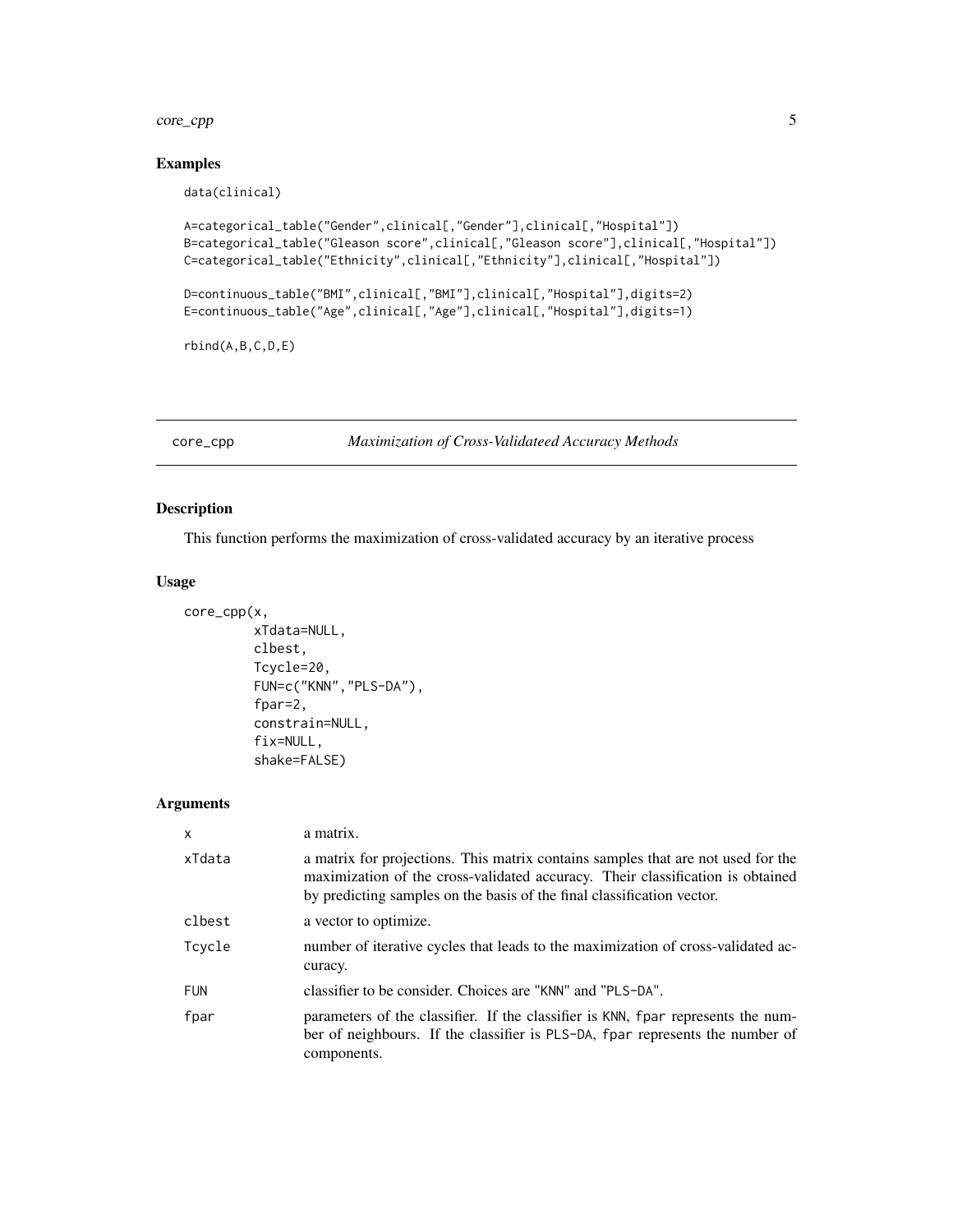<span id="page-5-0"></span>

| constrain | a vector of nrow(data) elements. Supervised constraints can be imposed by<br>linking some samples in such a way that if one of them is changed, all other<br>linked samples change in the same way $(i.e.,$ they are forced to belong to the<br>same class) during the maximization of the cross-validation accuracy procedure.<br>Samples with the same identifying constrain will be forced to stay together. |
|-----------|-----------------------------------------------------------------------------------------------------------------------------------------------------------------------------------------------------------------------------------------------------------------------------------------------------------------------------------------------------------------------------------------------------------------|
| fix       | a vector of nrow(data) elements. The values of this vector must be TRUE or<br>FALSE. By default all elements are FALSE. Samples with the TRUE fix value will<br>not change the class label defined in W during the maximization of the cross-<br>validation accuracy procedure. For more information refer to Cacciatore, et al.<br>(2014).                                                                     |
| shake     | if shake = FALSE the cross-validated accuracy is computed with the class de-<br>fined in W, before the maximization of the cross-validation accuracy procedure.                                                                                                                                                                                                                                                 |

# Value

The function returns a list with 3 items:

| clbest    | a classification vector with a maximized cross-validated accuracy.                                                      |
|-----------|-------------------------------------------------------------------------------------------------------------------------|
| accbest   | the maximum cross-validated accuracy achieved.                                                                          |
| vect acc  | a vector of all cross-validated accuracies obtained.                                                                    |
| vect_proj | a prediction of samples in xTdata matrix using the vector clbest. This output is<br>present only if xTdata is not NULL. |

# Author(s)

Stefano Cacciatore and Leonardo Tenori

# References

Cacciatore S, Luchinat C, Tenori L Knowledge discovery by accuracy maximization. *Proc Natl Acad Sci U S A* 2014;111(14):5117-22. doi: 10.1073/pnas.1220873111. [Link](http://www.pnas.org/content/111/14/5117)

Cacciatore S, Tenori L, Luchinat C, Bennett PR, MacIntyre DA KODAMA: an updated R package for knowledge discovery and data mining. *Bioinformatics* 2017;33(4):621-623. doi: 10.1093/bioinformatics/btw705. [Link](https://academic.oup.com/bioinformatics/article/doi/10.1093/bioinformatics/btw705/2667156/KODAMA-an-R-package-for-knowledge-discovery-and)

### See Also

### [KODAMA](#page-15-1)

### Examples

```
# Here, the famous (Fisher's or Anderson's) iris data set was loaded
data(iris)
u=as.matrix(iris[,-5])
s=sample(1:150,150,TRUE)
```
# The maximization of the accuracy of the vector s is performed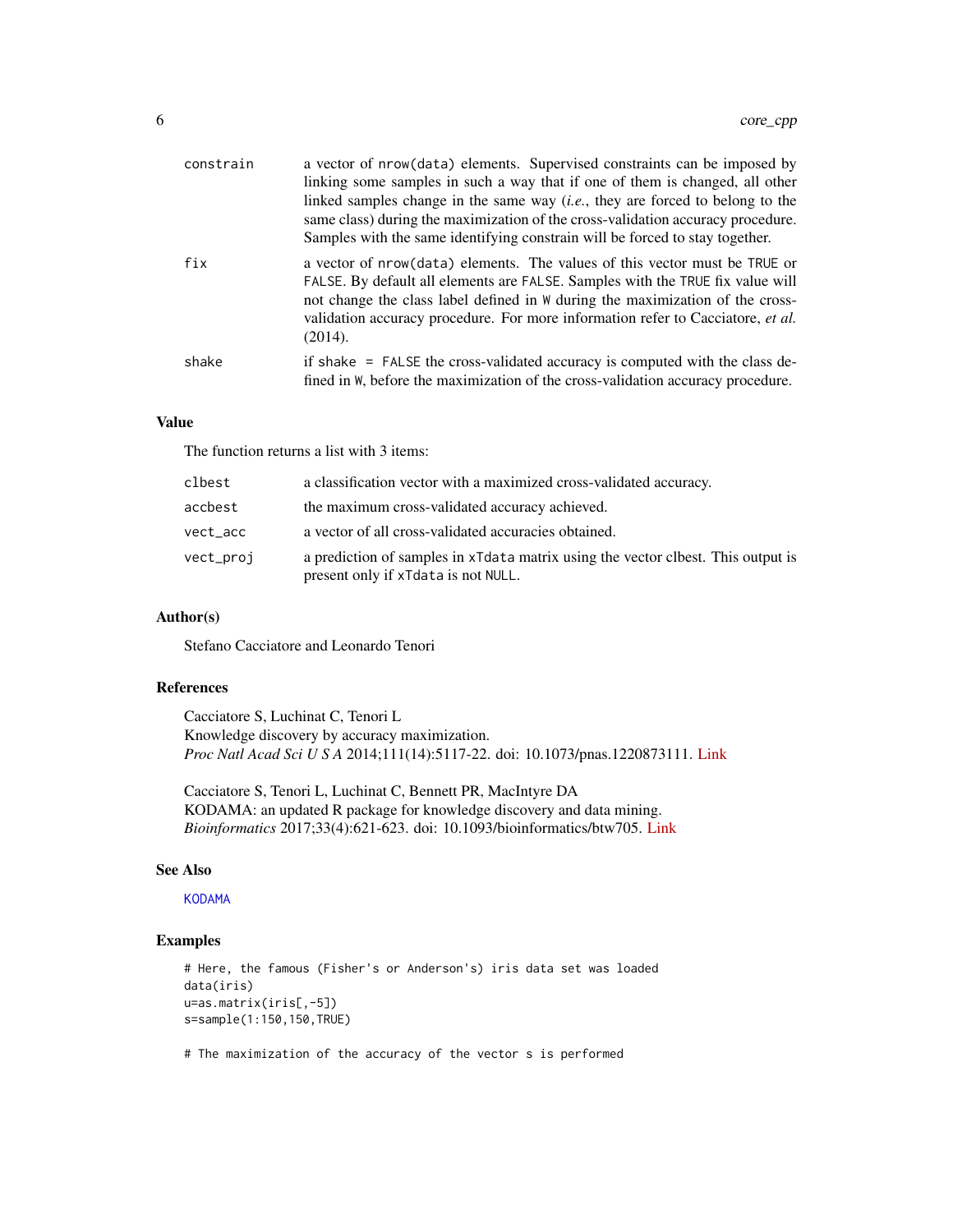### <span id="page-6-0"></span>dinisurface 7 and 2008 and 2008 and 2008 and 2008 and 2008 and 2008 and 2008 and 2008 and 2008 and 2008 and 20

```
results=core_cpp(u, clbest=s,fpar = 10)
```

```
print(as.numeric(results$clbest))
```
<span id="page-6-1"></span>dinisurface *Ulisse Dini Data Set Generator*

### Description

This function creates a data set based upon data points distributed on a Ulisse Dini's surface.

### Usage

dinisurface(N=1000)

# Arguments

N Number of data points.

# Value

The function returns a three dimensional data set.

# Author(s)

Stefano Cacciatore and Leonardo Tenori

# References

Cacciatore S, Luchinat C, Tenori L Knowledge discovery by accuracy maximization. *Proc Natl Acad Sci U S A* 2014;111(14):5117-22. doi: 10.1073/pnas.1220873111. [Link](http://www.pnas.org/content/111/14/5117)

Cacciatore S, Tenori L, Luchinat C, Bennett PR, MacIntyre DA KODAMA: an updated R package for knowledge discovery and data mining. *Bioinformatics* 2017;33(4):621-623. doi: 10.1093/bioinformatics/btw705. [Link](https://academic.oup.com/bioinformatics/article/doi/10.1093/bioinformatics/btw705/2667156/KODAMA-an-R-package-for-knowledge-discovery-and)

### See Also

[helicoid](#page-9-1), [swissroll](#page-31-1), [spirals](#page-29-1)

### Examples

```
require("rgl")
x=dinisurface()
open3d()
plot3d(x, col=rainbow(1000),box=FALSE,size=3)
rgl.postscript("dinisurface.pdf", fmt="pdf")
```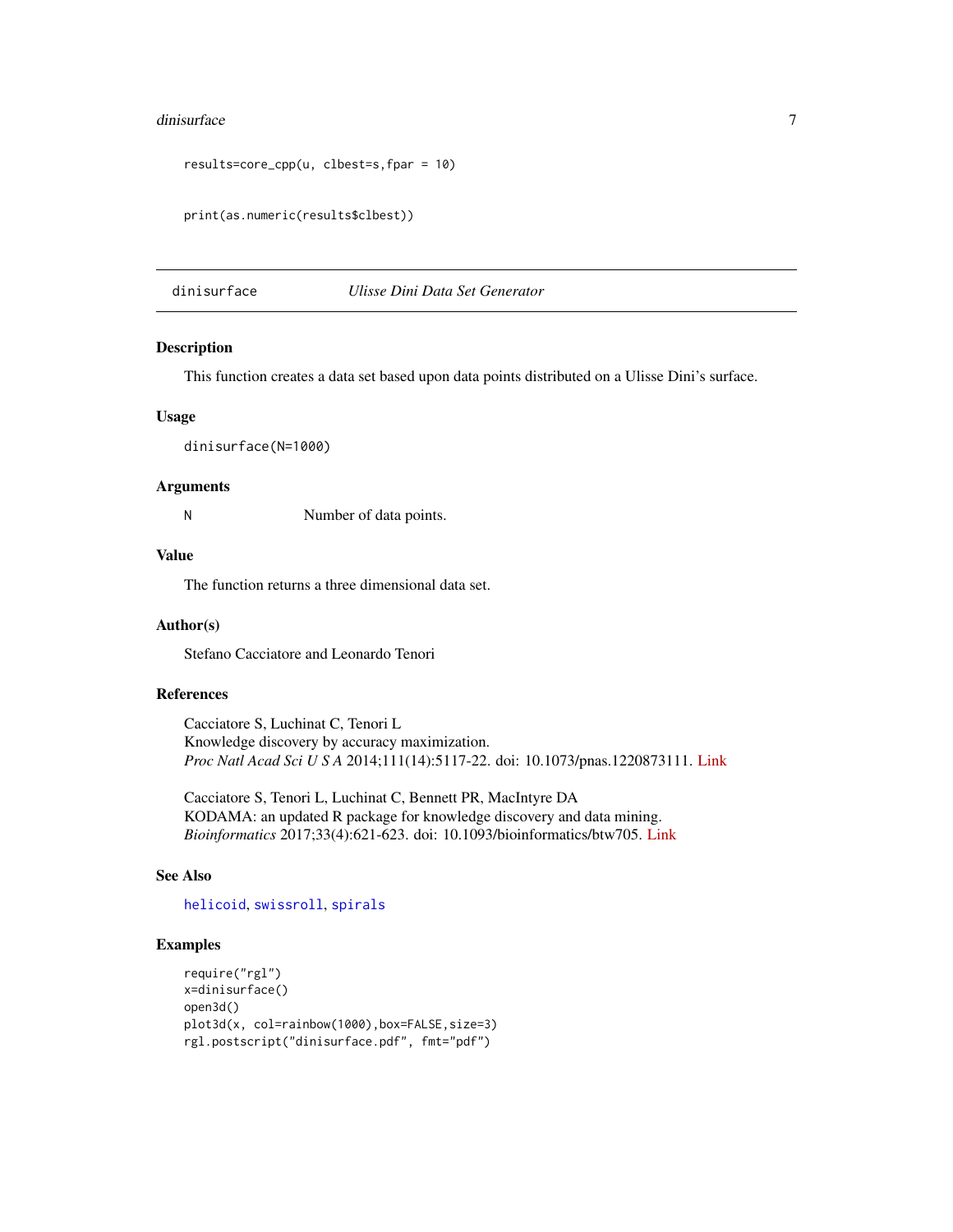<span id="page-7-0"></span>

# Description

The floyd function finds all shortest paths in a graph using Floyd's algorithm.

# Usage

floyd(data)

# Arguments

data matrix or distance object

# Value

floyd returns a matrix with the total lengths of the shortest path between each pair of points.

### References

Floyd, Robert W Algorithm 97: Shortest Path. *Communications of the ACM* 1962; 5 (6): 345. doi:10.1145/367766.368168. [Link](https://dl.acm.org/citation.cfm?doid=367766.368168)

# Examples

```
# build a graph with 5 nodes
x=matrix(c(0,NA,NA,NA,NA,30,0,NA,NA,NA,10,NA,0,NA,NA,NA,70,50,0,10,NA,40,20,60,0),ncol=5)
print(x)
```
# compute all path lengths z=floyd(x) print(z)

frequency\_matching *Frequency Matching*

# Description

A method to select unbalanced groupd in a cohort.

### Usage

frequency\_matching (data,label,times=5,seed=1234)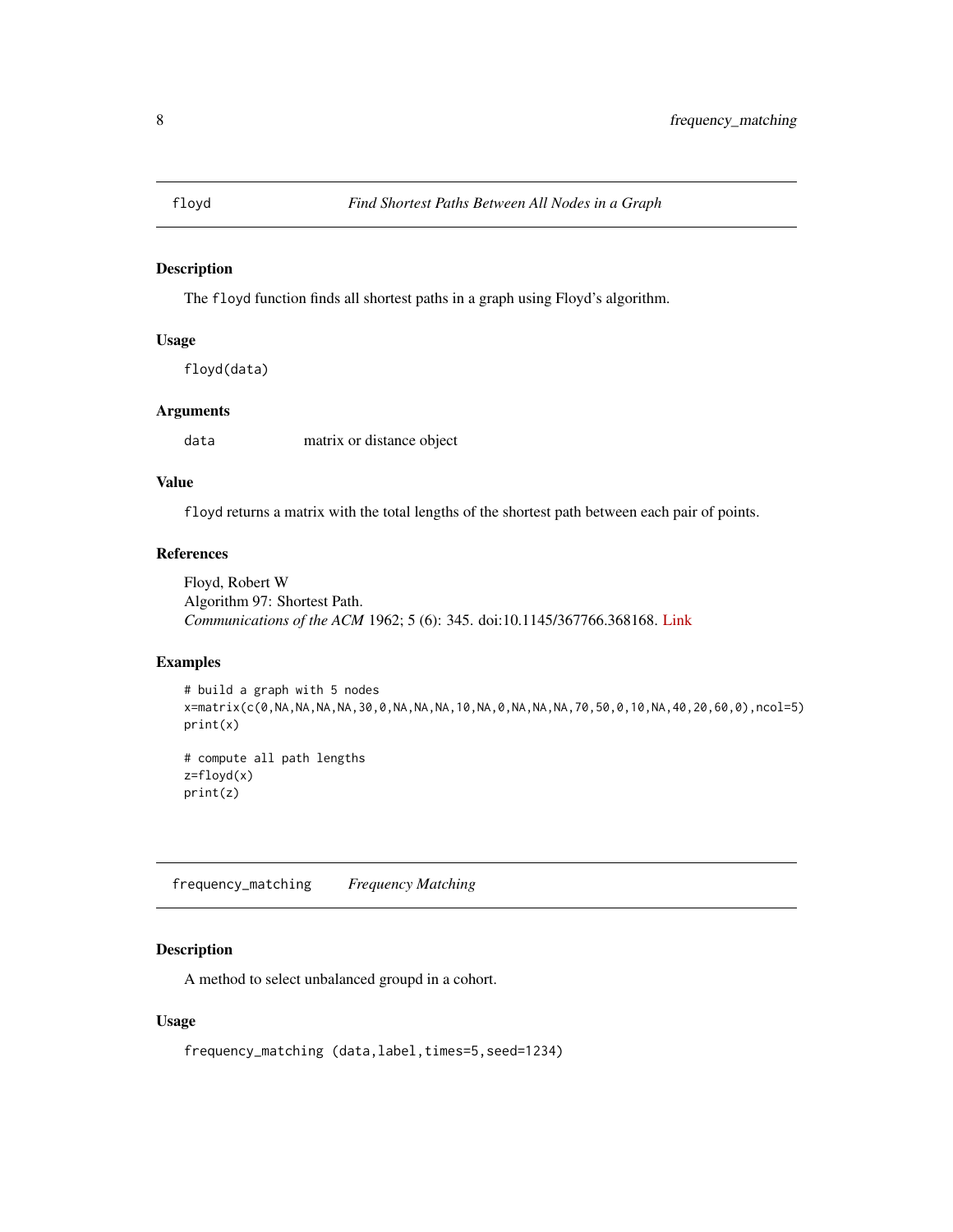# frequency\_matching 9

### **Arguments**

| data  | a data.frame of data.                         |
|-------|-----------------------------------------------|
| label | a classification of the groups.               |
| times | The ratio between the two groups.             |
| seed  | a single number for random number generation. |

# Value

The function returns a list with 2 items or 4 items (if a test data set is present):

| data      | the data after the frequency matching.        |
|-----------|-----------------------------------------------|
| label     | the label after the frequency matching.       |
| selection | the rows selected for the frequency matching. |

### Author(s)

Stefano Cacciatore

# References

Cacciatore S, Luchinat C, Tenori L Knowledge discovery by accuracy maximization. *Proc Natl Acad Sci U S A* 2014;111(14):5117-22. doi: 10.1073/pnas.1220873111. [Link](http://www.pnas.org/content/111/14/5117)

Cacciatore S, Tenori L, Luchinat C, Bennett PR, MacIntyre DA KODAMA: an updated R package for knowledge discovery and data mining. *Bioinformatics* 2017;33(4):621-623. doi: 10.1093/bioinformatics/btw705. [Link](https://academic.oup.com/bioinformatics/article/doi/10.1093/bioinformatics/btw705/2667156/KODAMA-an-R-package-for-knowledge-discovery-and)

# Examples

```
data(clinical)
```

```
A=categorical_table("Gender",clinical[,"Gender"],clinical[,"Hospital"])
B=categorical_table("Gleason score",clinical[,"Gleason score"],clinical[,"Hospital"])
C=categorical_table("Ethnicity",clinical[,"Ethnicity"],clinical[,"Hospital"])
```

```
D=continuous_table("BMI",clinical[,"BMI"],clinical[,"Hospital"],digits=2)
E=continuous_table("Age",clinical[,"Age"],clinical[,"Hospital"],digits=1)
```

```
# Analysis without matching
rbind(A,B,C,D,E)
```

```
# The order is important. Right is more important than left in the vector
# So, Ethnicity will be more important than Age
var=c("Age","BMI","Gleason score" ,"Ethnicity")
t=frequency_matching(clinical[,var],clinical[,"Hospital"],times=1)
```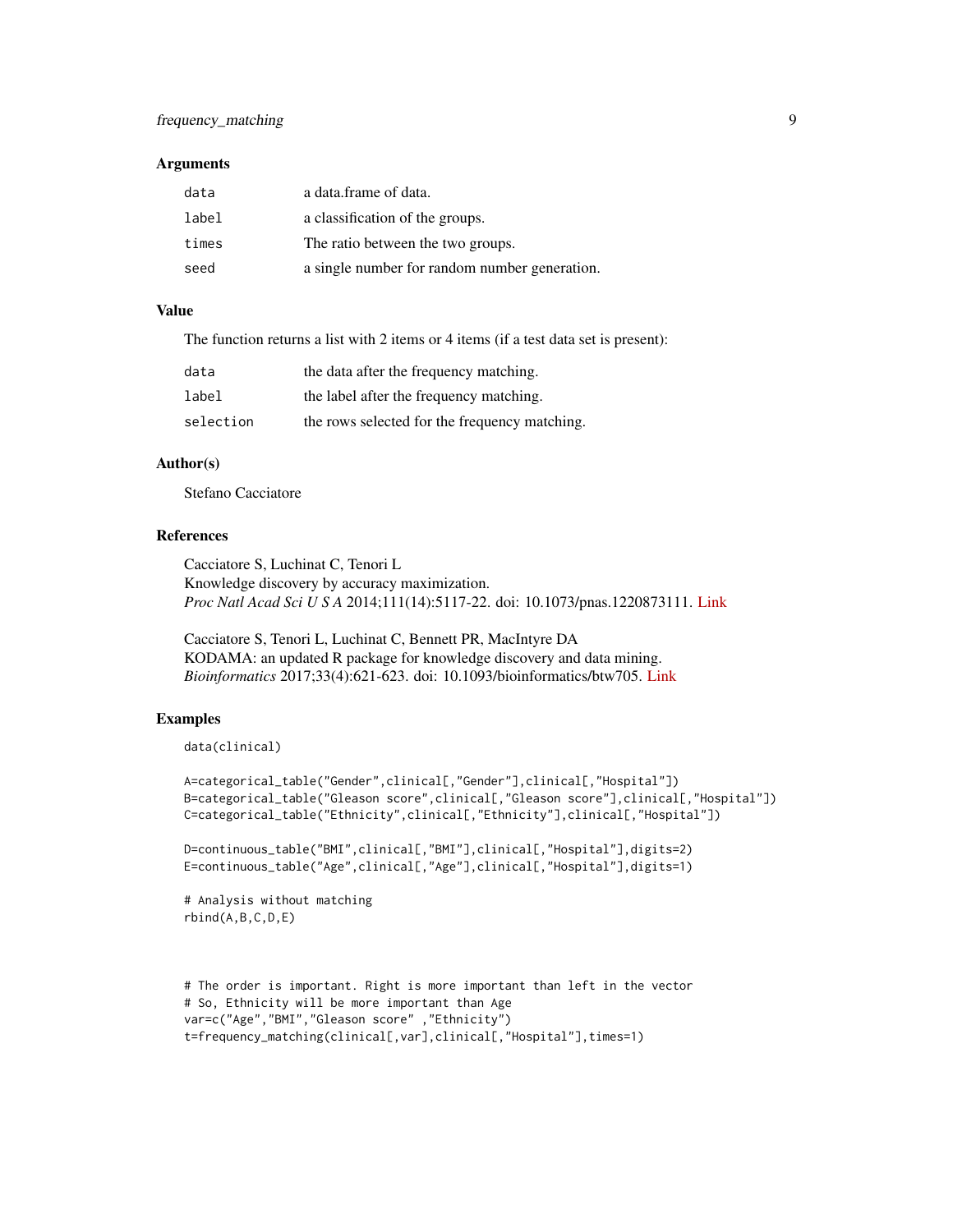```
newdata=clinical[t$selection,]
```

```
A=categorical_table("Gender",newdata[,"Gender"],newdata[,"Hospital"])
B=categorical_table("Gleason score",newdata[,"Gleason score"],newdata[,"Hospital"])
C=categorical_table("Ethnicity",newdata[,"Ethnicity"],newdata[,"Hospital"])
```
D=continuous\_table("BMI",newdata[,"BMI"],newdata[,"Hospital"],digits=2) E=continuous\_table("Age",newdata[,"Age"],newdata[,"Hospital"],digits=1)

# Analysis with matching rbind(A,B,C,D,E)

<span id="page-9-1"></span>helicoid *Helicoid Data Set Generator*

# Description

This function creates a data set based upon data points distributed on a Helicoid surface.

### Usage

helicoid(N=1000)

### Arguments

N Number of data points.

# Value

The function returns a three dimensional data set.

# Author(s)

Stefano Cacciatore and Leonardo Tenori

### References

Cacciatore S, Luchinat C, Tenori L Knowledge discovery by accuracy maximization. *Proc Natl Acad Sci U S A* 2014;111(14):5117-22. doi: 10.1073/pnas.1220873111. [Link](http://www.pnas.org/content/111/14/5117)

Cacciatore S, Tenori L, Luchinat C, Bennett PR, MacIntyre DA KODAMA: an updated R package for knowledge discovery and data mining. *Bioinformatics* 2017;33(4):621-623. doi: 10.1093/bioinformatics/btw705. [Link](https://academic.oup.com/bioinformatics/article/doi/10.1093/bioinformatics/btw705/2667156/KODAMA-an-R-package-for-knowledge-discovery-and)

# See Also

[swissroll](#page-31-1),[dinisurface](#page-6-1),[spirals](#page-29-1)

<span id="page-9-0"></span>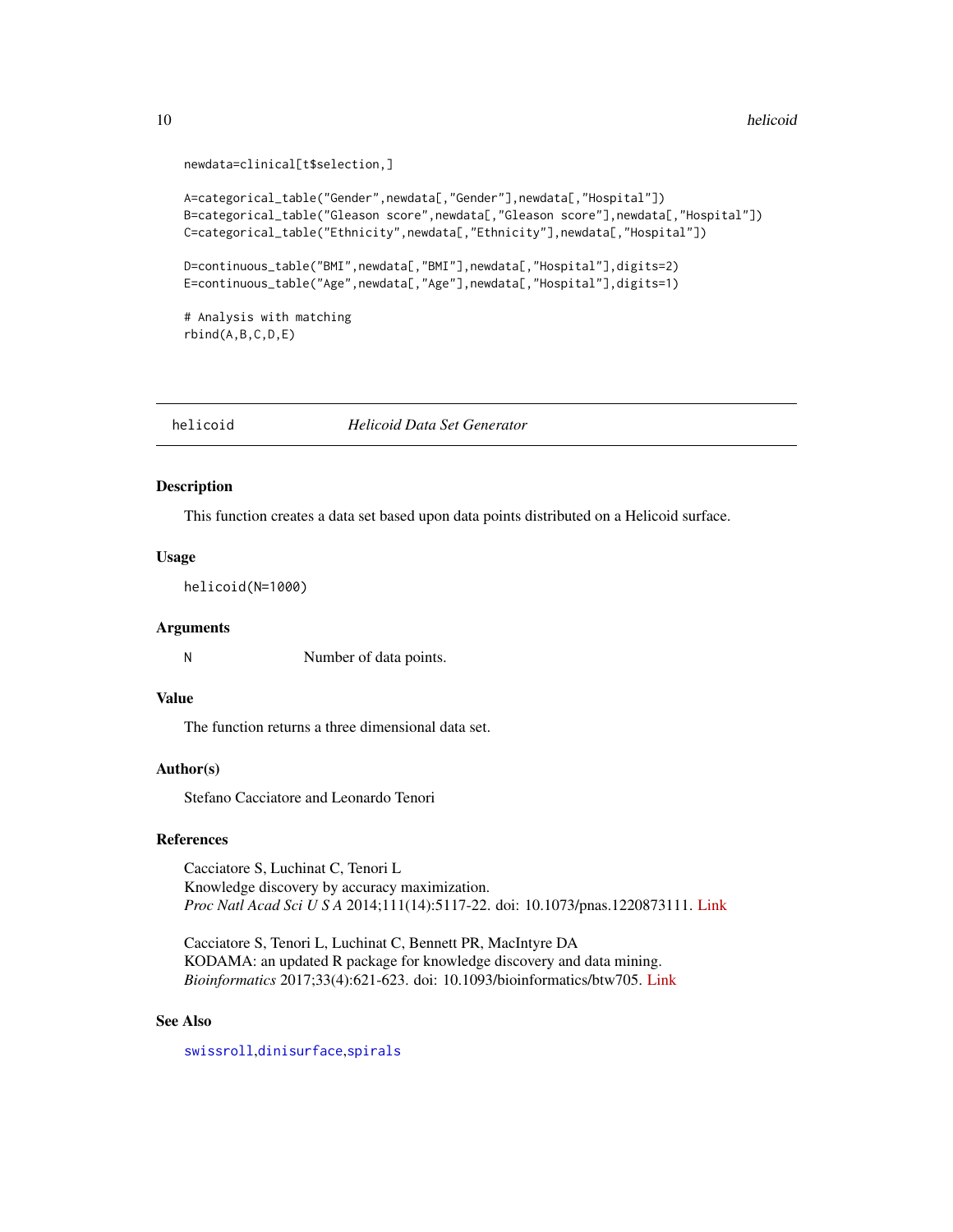### <span id="page-10-0"></span>k.test 11

# Examples

```
require("rgl")
x=helicoid()
open3d()
plot3d(x, col=rainbow(1000),box=FALSE,size=3)
rgl.postscript("helicoid.pdf", fmt="pdf")
```
### k.test *K-Test of Statistical Association*

### Description

This function performs a permutation test using PLS to assess association between the KODAMA output and any additional related parameters such as clinical metadata.

# Usage

k.test(data, labels, n = 100)

### Arguments

| data   | a matrix.                                     |
|--------|-----------------------------------------------|
| labels | a classification vector.                      |
| - n    | number of iterations of the permutation test. |

### Value

The p-value of the test.

# Author(s)

Stefano Cacciatore

# References

Cacciatore S, Luchinat C, Tenori L Knowledge discovery by accuracy maximization. *Proc Natl Acad Sci U S A* 2014;111(14):5117-22. doi: 10.1073/pnas.1220873111. [Link](http://www.pnas.org/content/111/14/5117)

Cacciatore S, Tenori L, Luchinat C, Bennett PR, MacIntyre DA KODAMA: an updated R package for knowledge discovery and data mining. *Bioinformatics* 2017;33(4):621-623. doi: 10.1093/bioinformatics/btw705. [Link](https://academic.oup.com/bioinformatics/article/doi/10.1093/bioinformatics/btw705/2667156/KODAMA-an-R-package-for-knowledge-discovery-and)

# See Also

[KODAMA](#page-15-1)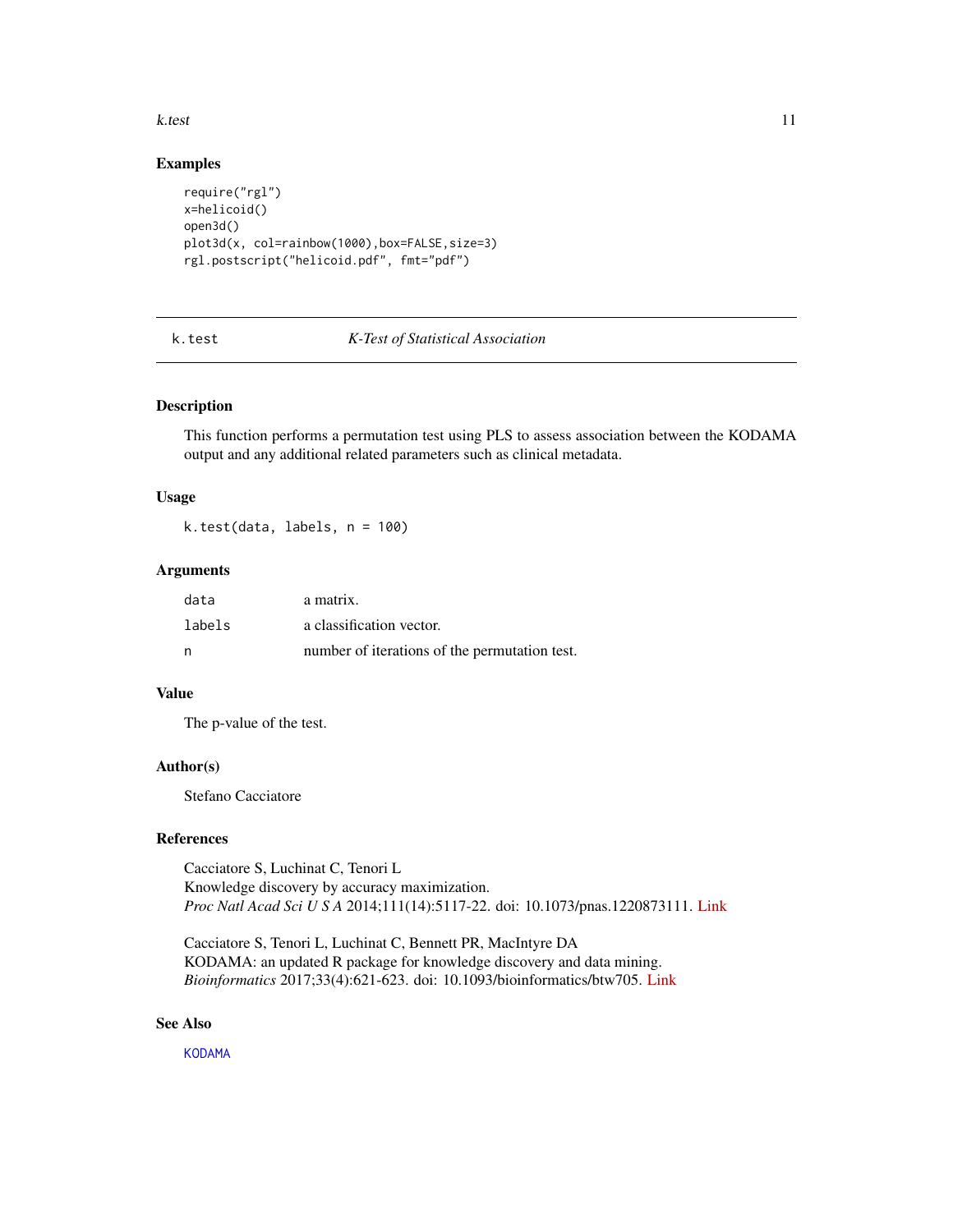# Examples

```
# data(iris)
# data=iris[,-5]
# labels=iris[,5]
# kk=KODAMA(data,FUN="PLS-DA")
# kkplot=kk$pp
# k1=k.test(kkplot,labels)
# print(k1)
# k2=k.test(kkplot,sample(labels))
# print(k2)
```
knn.double.cv *Cross-Validation with k-Nearest Neighbors algorithm.*

### Description

This function performs a 10-fold cross validation on a given data set using *k*-Nearest Neighbors (*k*NN) model. To assess the prediction ability of the model, a 10-fold cross-validation is conducted by generating splits with a ratio 1:9 of the data set, that is by removing 10% of samples prior to any step of the statistical analysis, including PLS component selection and scaling. Best number of component for PLS was carried out by means of 10-fold cross-validation on the remaining 90% selecting the best Q2y value. Permutation testing was undertaken to estimate the classification/regression performance of predictors.

### Usage

```
knn.double.cv(Xdata,
              Ydata,
              constrain=1:nrow(Xdata),
              compmax=min(c(ncol(Xdata),nrow(Xdata))),
              perm.test=FALSE,
              optim=TRUE,
              scaling = c("centering","autoscaling"),
              times=100,
              runn=10)
```
# Arguments

| Xdata     | a matrix.                                                                                                                                                          |
|-----------|--------------------------------------------------------------------------------------------------------------------------------------------------------------------|
| Ydata     | the responses. If Ydata is a numeric vector, a regression analysis will be per-<br>formed. If Ydata is factor, a classification analysis will be performed.        |
| constrain | a vector of nrow (data) elements. Sample with the same identifying constrain<br>will be split in the training set or in the test set of cross-validation together. |
| compmax   | the number of k to be used for classification.                                                                                                                     |
| perm.test | a classification vector.                                                                                                                                           |
| optim     | if perform the optmization of the number of k.                                                                                                                     |
|           |                                                                                                                                                                    |

<span id="page-11-0"></span>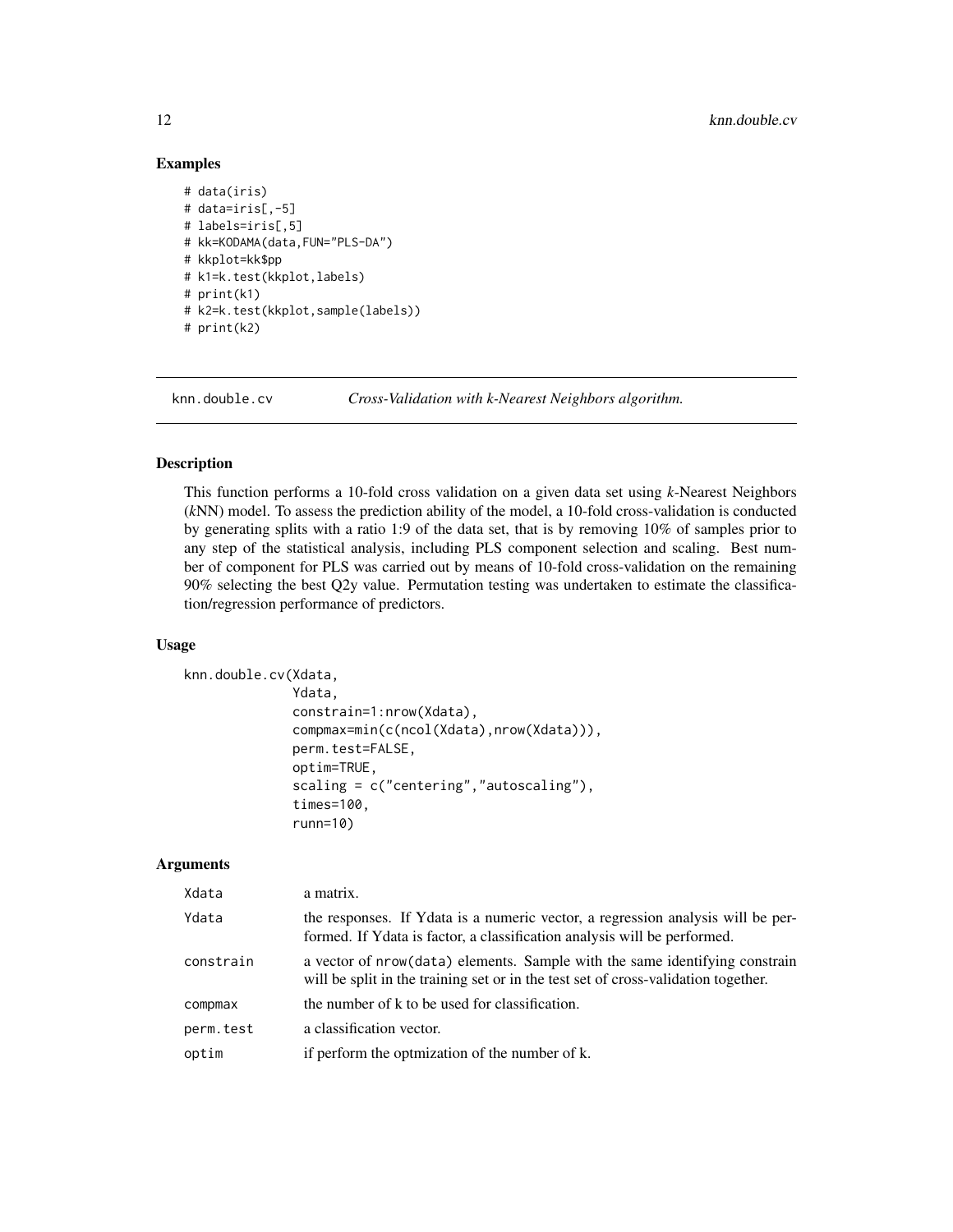# knn.double.cv 13

| scaling | the scaling method to be used. Choices are "centering" or "autoscaling"<br>(by default = "centering"). A partial string sufficient to uniquely identify the<br>choice is permitted. |
|---------|-------------------------------------------------------------------------------------------------------------------------------------------------------------------------------------|
| times   | number of cross-validations with permutated samples                                                                                                                                 |
| runn    | number of cross-validations loops.                                                                                                                                                  |

# Value

A list with the following components:

| Ypred            | the vector containing the predicted values of the response variables obtained by<br>cross-validation. |
|------------------|-------------------------------------------------------------------------------------------------------|
| Yfit             | the vector containing the fitted values of the response variables.                                    |
| 02Y              | Q2y value.                                                                                            |
| R <sub>2</sub> Y | R <sub>2</sub> y value.                                                                               |
| conf             | The confusion matrix (only in classification mode).                                                   |
| acc              | The cross-validated accuracy (only in classification mode).                                           |
| txt02Y           | a summary of the O2y values.                                                                          |
| txtR2Y           | a summary of the R2y values.                                                                          |

# Author(s)

Stefano Cacciatore

### References

Cacciatore S, Luchinat C, Tenori L Knowledge discovery by accuracy maximization. *Proc Natl Acad Sci U S A* 2014;111(14):5117-22. doi: 10.1073/pnas.1220873111. [Link](http://www.pnas.org/content/111/14/5117)

Cacciatore S, Tenori L, Luchinat C, Bennett PR, MacIntyre DA KODAMA: an updated R package for knowledge discovery and data mining. *Bioinformatics* 2017;33(4):621-623. doi: 10.1093/bioinformatics/btw705. [Link](https://academic.oup.com/bioinformatics/article/doi/10.1093/bioinformatics/btw705/2667156/KODAMA-an-R-package-for-knowledge-discovery-and)

# Examples

```
data(iris)
data=iris[,-5]
labels=iris[,5]
pp=knn.double.cv(data,labels)
print(pp$Q2Y)
table(pp$Ypred,labels)
```
# # data(MetRef) # u=MetRef\$data; # u=u[,-which(colSums(u)==0)] # u=normalization(u)\$newXtrain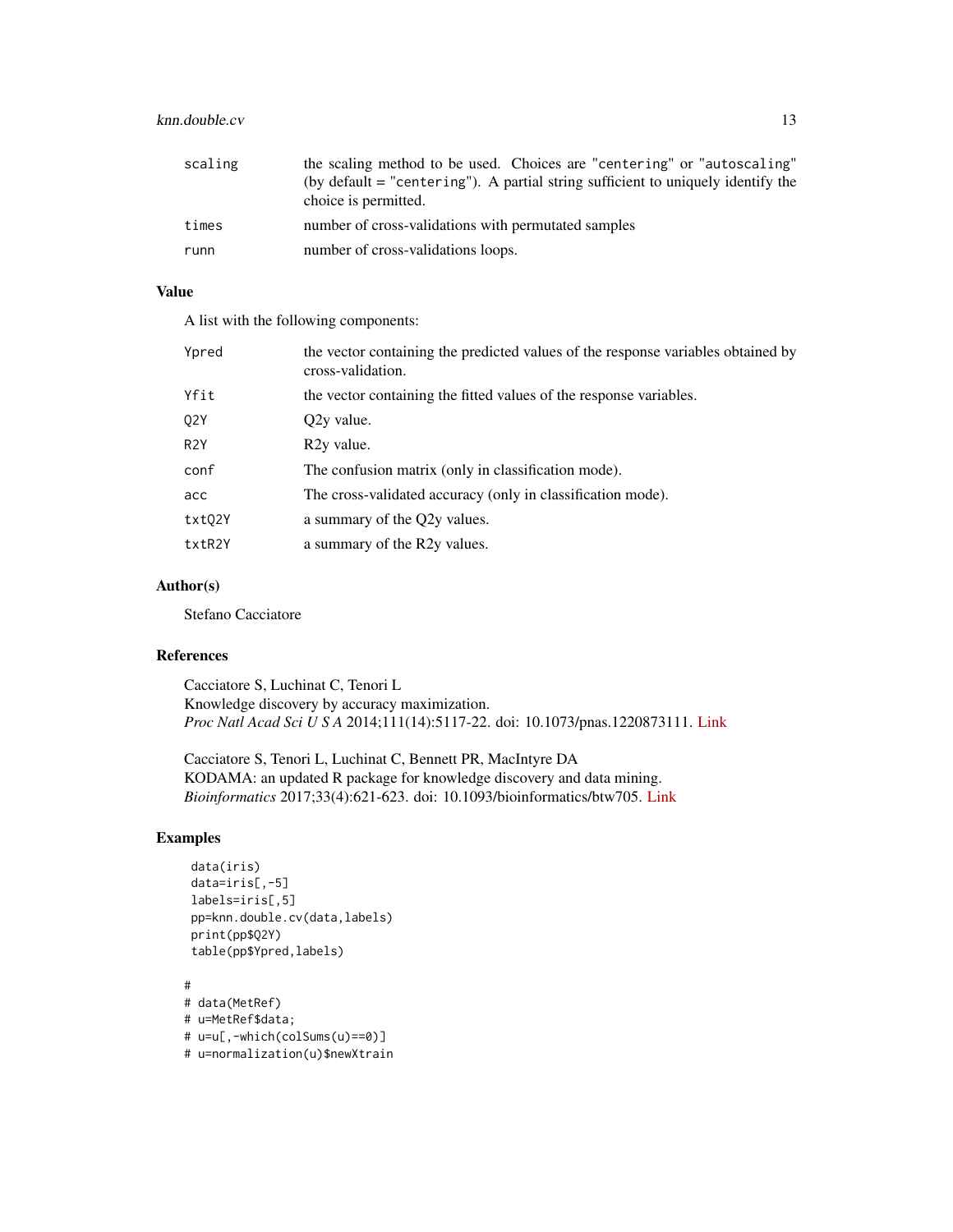```
# u=scaling(u)$newXtrain
# pp=knn.double.cv(u,as.factor(MetRef$donor))
# print(pp$Q2Y)
# table(pp$Ypred,MetRef$donor)
#
```
### knn.kodama *k-Nearest Neighbors Classifier.*

# Description

k-nearest neighbour classification for a test set from a training set.

### Usage

```
knn.kodama(Xtrain,
           Ytrain,
           Xtest,
           Ytest=NULL,
           k,
           scaling = c("centering","autoscaling"),
           perm.test=FALSE,
           times=1000)
```
# Arguments

| Xtrain    | a matrix of training set cases.                                                                                                                                                       |
|-----------|---------------------------------------------------------------------------------------------------------------------------------------------------------------------------------------|
| Ytrain    | a classification vector.                                                                                                                                                              |
| Xtest     | a matrix of test set cases.                                                                                                                                                           |
| Ytest     | a classification vector.                                                                                                                                                              |
| k         | the number of nearest neighbors to consider.                                                                                                                                          |
| scaling   | the scaling method to be used. Choices are "centering" or "autoscaling"<br>(by default $=$ "centering"). A partial string sufficient to uniquely identify the<br>choice is permitted. |
| perm.test | a classification vector.                                                                                                                                                              |
| times     | a classification vector.                                                                                                                                                              |

### Details

The function utilizes the Approximate Nearest Neighbor (ANN) C++ library, which can give the exact nearest neighbours or (as the name suggests) approximate nearest neighbours to within a specified error bound. For more information on the ANN library please visit http://www.cs.umd.edu/~mount/ANN/.

<span id="page-13-0"></span>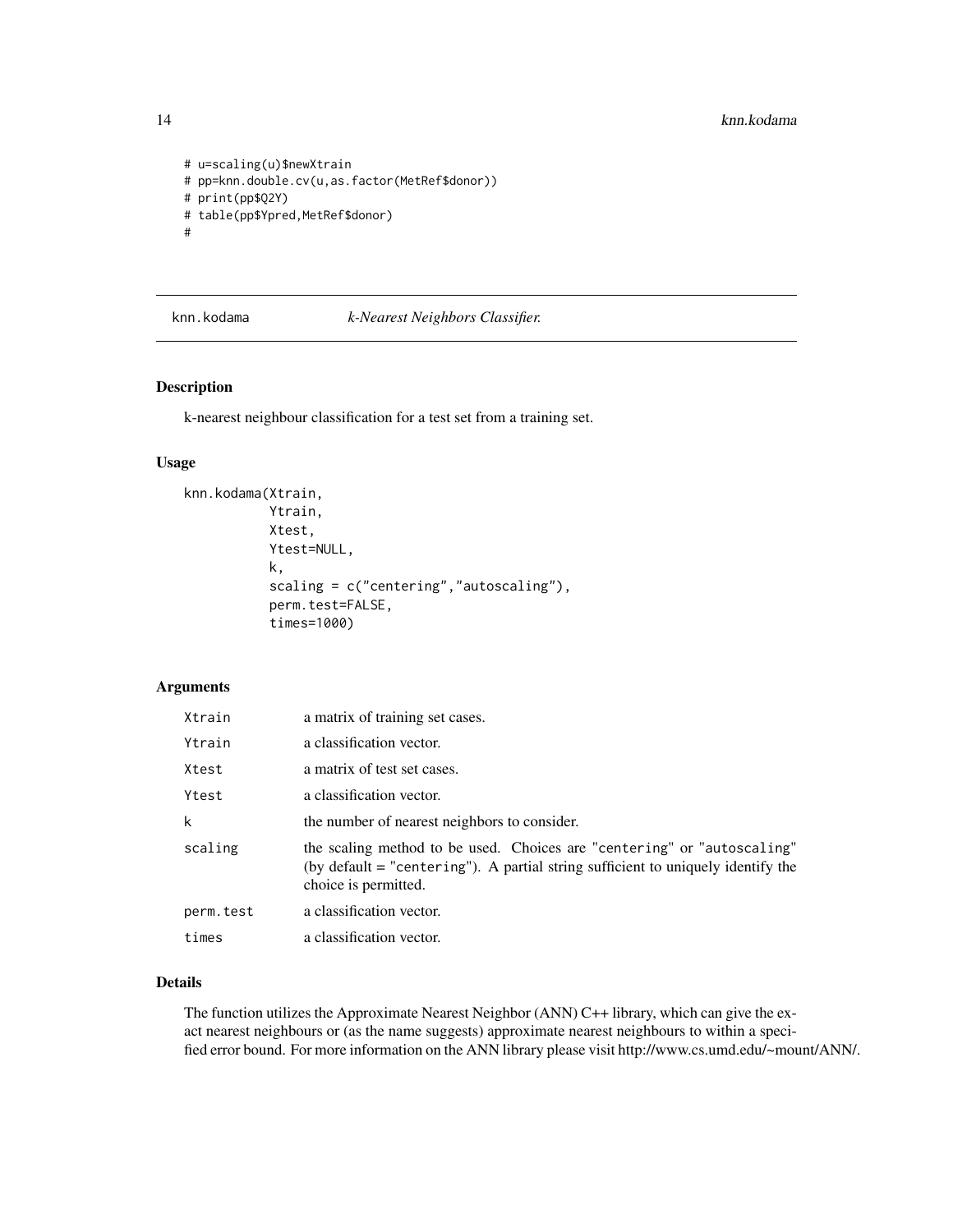### <span id="page-14-0"></span>knn.kodama 15

# Value

The function returns a vector of predicted labels.

# Author(s)

Stefano Cacciatore and Leonardo Tenori

# References

Bentley JL (1975) Multidimensional binary search trees used for associative search. *Communication ACM* 1975;18:309-517.

Arya S, Mount DM Approximate nearest neighbor searching *Proc. 4th Ann. ACM-SIAM Symposium on Discrete Algorithms (SODA'93)*;271-280.

Arya S, Mount DM, Netanyahu NS, Silverman R, Wu AY An optimal algorithm for approximate nearest neighbor searching *Journal of the ACM* 1998;45:891-923.

Cacciatore S, Luchinat C, Tenori L Knowledge discovery by accuracy maximization. *Proc Natl Acad Sci U S A* 2014;111(14):5117-22. doi: 10.1073/pnas.1220873111. [Link](http://www.pnas.org/content/111/14/5117)

Cacciatore S, Tenori L, Luchinat C, Bennett PR, MacIntyre DA KODAMA: an updated R package for knowledge discovery and data mining. *Bioinformatics* 2017;33(4):621-623. doi: 10.1093/bioinformatics/btw705. [Link](https://academic.oup.com/bioinformatics/article/doi/10.1093/bioinformatics/btw705/2667156/KODAMA-an-R-package-for-knowledge-discovery-and)

### See Also

**[KODAMA](#page-15-1)** 

# Examples

```
data(iris)
data=iris[,-5]
labels=iris[,5]
ss=sample(150,15)
z=knn.kodama(data[-ss,], labels[-ss], data[ss,], k=5)
table(z$Ypred[,5],labels[ss])
```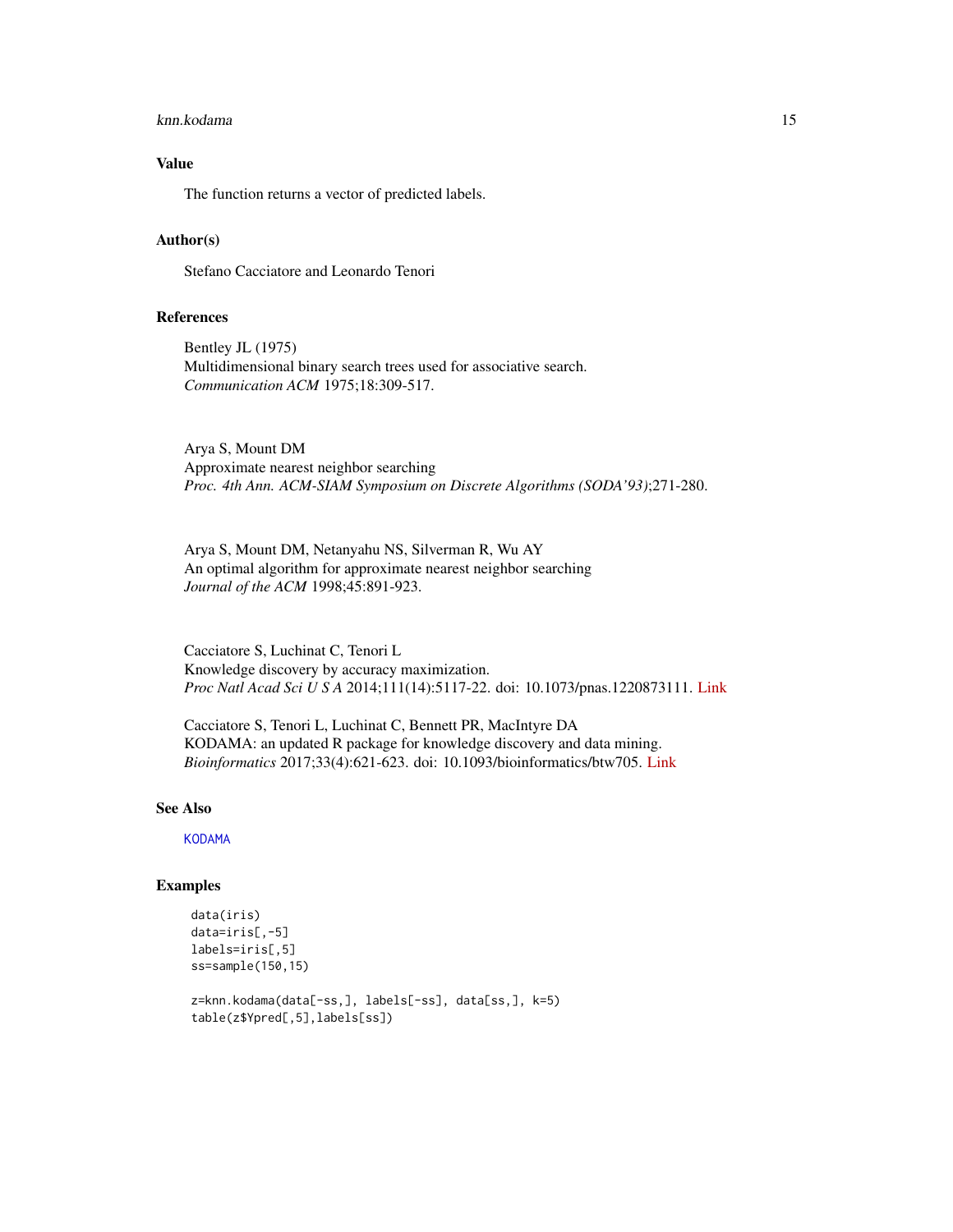# <span id="page-15-1"></span><span id="page-15-0"></span>Description

KODAMA (KnOwledge Discovery by Accuracy MAximization) is an unsupervised and semisupervised learning algorithm that performs feature extraction from noisy and high-dimensional data. Unlike other data mining methods, KODAMA is driven by an integrated procedure of cross validation of the results.

### Usage

KODAMA(data,

```
M = 100,Tcycle = 20,
FUN_VAR = function(x) { ceiling(ncol(x)) },
FUN_SAM = function(x) { ceiling(nrow(x) * 0.75)},
bagging = FALSE,
FUN = c("KNN","PLS-DA"),
f.par = 5,
W = NULL,constrain = NULL,
fix=NULL,
epsilon = 0.05,
dims=2,
landmarks=5000)
```
# Arguments

| a matrix.                                                                                                                                                                                                                                                                                                                                                                                                          |
|--------------------------------------------------------------------------------------------------------------------------------------------------------------------------------------------------------------------------------------------------------------------------------------------------------------------------------------------------------------------------------------------------------------------|
| number of iterative processes (step I-III).                                                                                                                                                                                                                                                                                                                                                                        |
| number of iterative cycles that leads to the maximization of cross-validated ac-<br>curacy.                                                                                                                                                                                                                                                                                                                        |
| function to select the number of variables to select randomly. By default all<br>variable are taken.                                                                                                                                                                                                                                                                                                               |
| function to select the number of samples to select randomly. By default the 75<br>per cent of all samples are taken.                                                                                                                                                                                                                                                                                               |
| Should sampling be with replacement, bagging $=$ TRUE. By default bagging $=$ FALSE.                                                                                                                                                                                                                                                                                                                               |
| classifier to be considered. Choices are "KNN" and "PLS-DA".                                                                                                                                                                                                                                                                                                                                                       |
| parameters of the classifier.                                                                                                                                                                                                                                                                                                                                                                                      |
| a vector of nrow(data) elements. The KODAMA procedure can be started by<br>different initializations of the vector W. Without any <i>a priori</i> information the<br>vector W can be initialized with each element being different from the others<br><i>(i.e., each sample categorized in a one-element class). Alternatively, the vector</i><br>We can be initialized by a clustering procedure, such as kmeans. |
|                                                                                                                                                                                                                                                                                                                                                                                                                    |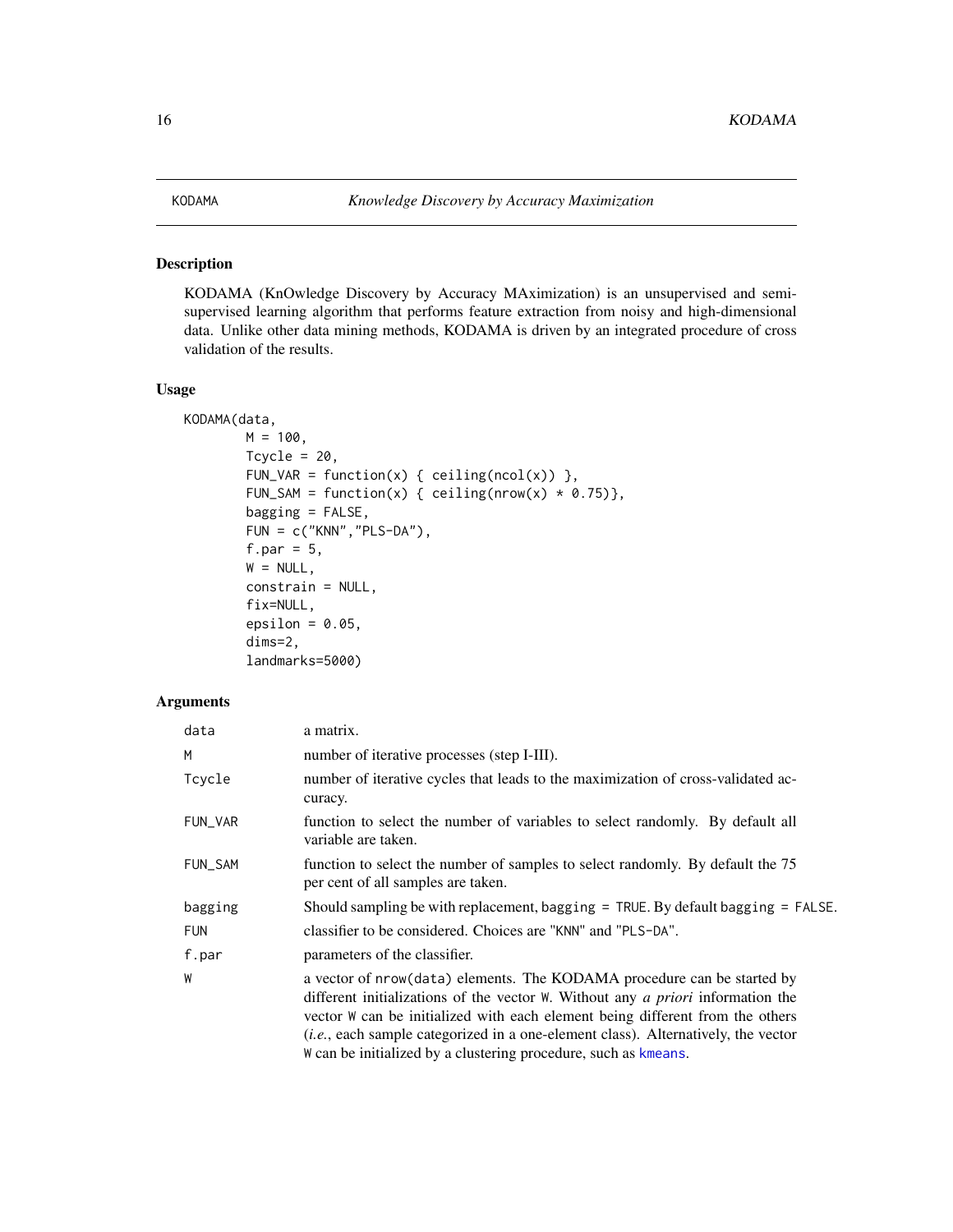| constrain | a vector of nrow(data) elements. Supervised constraints can be imposed by<br>linking some samples in such a way that if one of them is changed the remain-<br>ing linked samples must change in the same way $(i.e., they are forced to belong$<br>to the same class) during the maximization of the cross-validation accuracy pro-<br>cedure. Samples with the same identifying constrain will be forced to stay to-<br>gether. |
|-----------|----------------------------------------------------------------------------------------------------------------------------------------------------------------------------------------------------------------------------------------------------------------------------------------------------------------------------------------------------------------------------------------------------------------------------------|
| fix       | a vector of nrow(data) elements. The values of this vector must to be TRUE or<br>FALSE. By default all elements are FALSE. Samples with the TRUE fix value will<br>not change the class label defined in W during the maximization of the cross-<br>validation accuracy procedure.                                                                                                                                               |
| epsilon   | cut-off value for low proximity. High proximity are typical of intracluster re-<br>lationships, whereas low proximities are expected for intercluster relationships.<br>Very low proximities between samples are ignored by (default) setting epsilon = $0.05$ .                                                                                                                                                                 |
| dims      | dimensions of the configurations of Sammon's non-linear mapping based on the<br>KODAMA dissimilarity matrix.                                                                                                                                                                                                                                                                                                                     |
| landmarks | number of landmarks to use.                                                                                                                                                                                                                                                                                                                                                                                                      |

# Details

KODAMA consists of five steps. These can be in turn divided into two parts: (i) the maximization of cross-validated accuracy by an iterative process (step I and II), resulting in the construction of a proximity matrix (step III), and (ii) the definition of a dissimilarity matrix (step IV and V). The first part entails the core idea of KODAMA, that is, the partitioning of data guided by the maximization of the cross-validated accuracy. At the beginning of this part, a fraction of the total samples (defined by FUN\_SAM) are randomly selected from the original data. The whole iterative process (step I-III) is repeated M times to average the effects owing to the randomness of the iterative procedure. Each time that this part is repeated, a different fraction of samples is selected. The second part aims at collecting and processing these results by constructing a dissimilarity matrix to provide a holistic view of the data while maintaining their intrinsic structure (steps IV and V). Then, Sammon's nonlinear mapping is used to visualise the results of KODAMA dissimilarity matrix. For additiona information, visit [http://www.kodama-project.com/.](http://www.kodama-project.com/)

# Value

The function returns a list with 4 items:

| dissimilarity | a dissimilarity matrix.                                                                                      |
|---------------|--------------------------------------------------------------------------------------------------------------|
| acc           | a vector with the M cross-validated accuracies.                                                              |
| proximity     | a proximity matrix.                                                                                          |
| $\mathsf{v}$  | a matrix containing the all classification obtained maximizing the cross-validation<br>accuracy.             |
| pp            | a matrix containing the score of the Sammon's non-linear mapping.                                            |
| res           | a matrix containing all classification vectors obtained through maximizing the<br>cross-validation accuracy. |
| f.par         | parameters of the classifier                                                                                 |
| entropy       | Shannon's entropy of the KODAMA proximity matrix.                                                            |
| landpoints    | indexes of the landmarks used.                                                                               |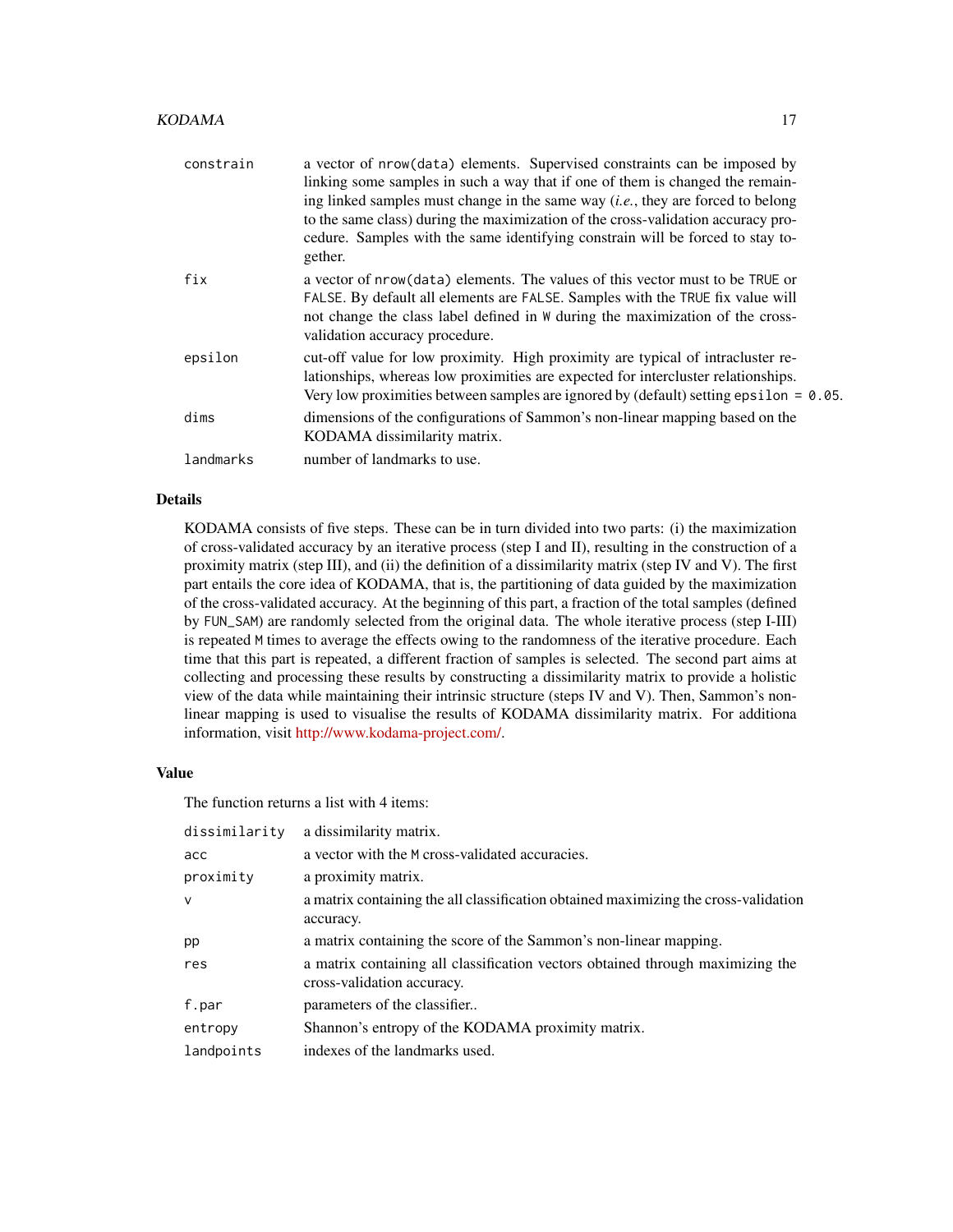### <span id="page-17-0"></span>Author(s)

Stefano Cacciatore and Leonardo Tenori

### References

Cacciatore S, Luchinat C, Tenori L Knowledge discovery by accuracy maximization. *Proc Natl Acad Sci U S A* 2014;111(14):5117-22. doi: 10.1073/pnas.1220873111. [Link](http://www.pnas.org/content/111/14/5117)

Cacciatore S, Tenori L, Luchinat C, Bennett PR, MacIntyre DA KODAMA: an updated R package for knowledge discovery and data mining. *Bioinformatics* 2017;33(4):621-623. doi: 10.1093/bioinformatics/btw705. [Link](https://academic.oup.com/bioinformatics/article/doi/10.1093/bioinformatics/btw705/2667156/KODAMA-an-R-package-for-knowledge-discovery-and)

### Examples

# data(iris) # data=iris[,-5] # labels=iris[,5] # kk=KODAMA(data) # plot(kk\$pp,col=as.numeric(labels), xlab="First component", ylab="Second component",cex=2)

loads *Variable Ranking*

# Description

This function can be used to extract the variable ranking when KODAMA is performed with the PLS-DA classifier.

### Usage

loads(model,method=c("loadings","kruskal.test"))

# Arguments

| model  | output of KODAMA.                                             |
|--------|---------------------------------------------------------------|
| method | method to be used. Choices are "loadings" and "kruskal.test". |

# Value

The function returns a vector of values indicating the "importance" of each variable. If "method="loadings" the average of the loading of the first component of PLS models based on the cross-validated accuracy maximized vector is computed. If "method="kruskal.test" the average of minus logarithm of p-value of Kruskal-Wallis Rank Sum test is computed.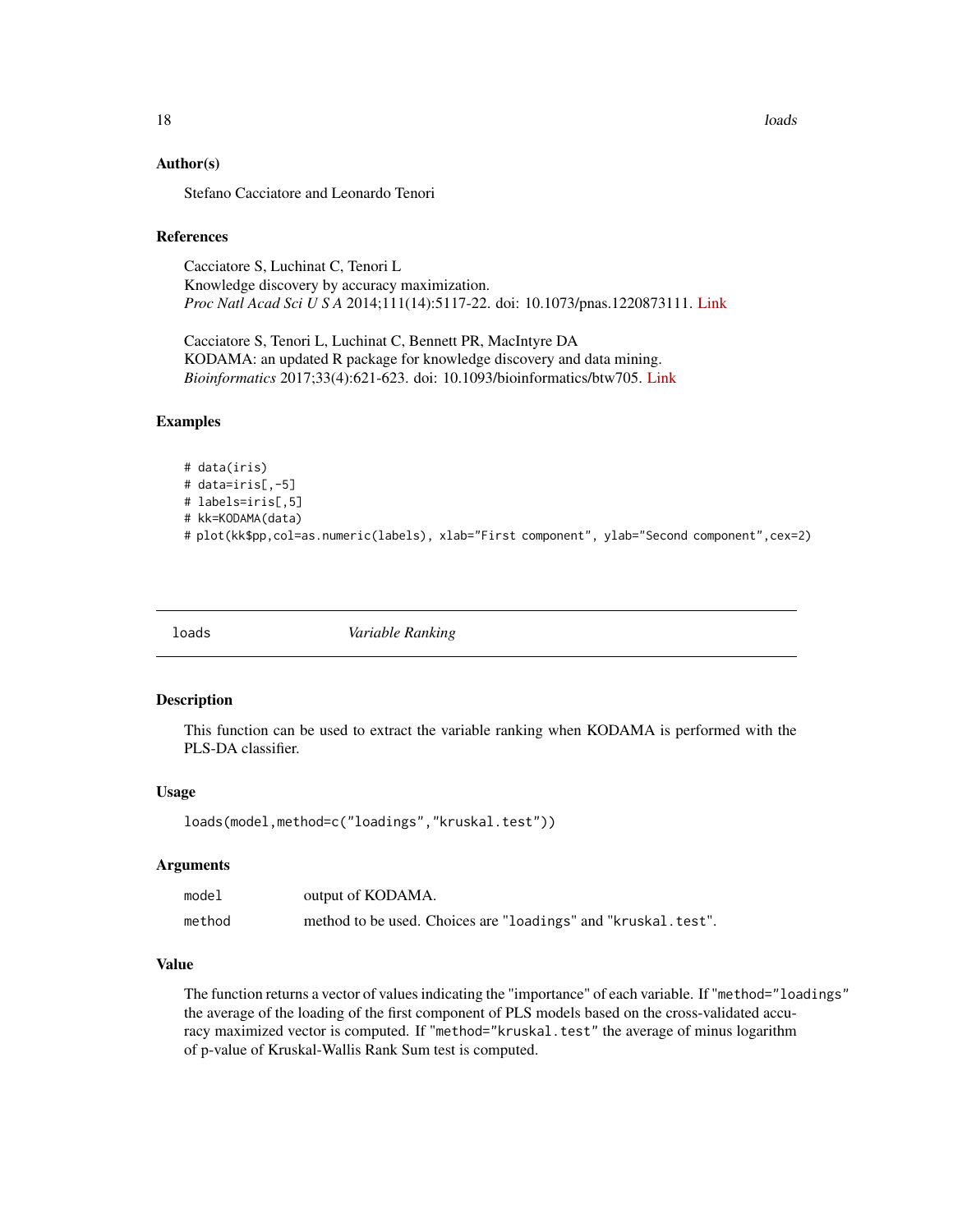### <span id="page-18-0"></span>lymphoma 19

### Author(s)

Stefano Cacciatore

### References

Cacciatore S, Luchinat C, Tenori L Knowledge discovery by accuracy maximization. *Proc Natl Acad Sci U S A* 2014;111(14):5117-22. doi: 10.1073/pnas.1220873111. [Link](http://www.pnas.org/content/111/14/5117)

Cacciatore S, Tenori L, Luchinat C, Bennett PR, MacIntyre DA KODAMA: an updated R package for knowledge discovery and data mining. *Bioinformatics* 2017;33(4):621-623. doi: 10.1093/bioinformatics/btw705. [Link](https://academic.oup.com/bioinformatics/article/doi/10.1093/bioinformatics/btw705/2667156/KODAMA-an-R-package-for-knowledge-discovery-and)

### See Also

[KODAMA](#page-15-1)

# Examples

```
# data(iris)
# data=iris[,-5]
# labels=iris[,5]
# kk=KODAMA(data,FUN="PLS-DA")
# loads(kk)
```
lymphoma *Lymphoma Gene Expression Dataset*

# **Description**

This dataset consists of gene expression profiles of the three most prevalent adult lymphoid malignancies: diffuse large B-cell lymphoma (DLBCL), follicular lymphoma (FL), and B-cell chronic lymphocytic leukemia (B-CLL). The dataset consists of 4,682 mRNA genes for 62 samples (42 samples of DLBCL, 9 samples of FL, and 11 samples of B-CLL). Missing value are imputed and data are standardized as described in Dudoit, *et al*. (2002).

### Usage

```
data(lymphoma)
```
### Value

A list with the following elements:

| data  | Gene expression data. A matrix with 62 rows and 4,682 columns. |
|-------|----------------------------------------------------------------|
| class | Class index. A vector with 62 elements.                        |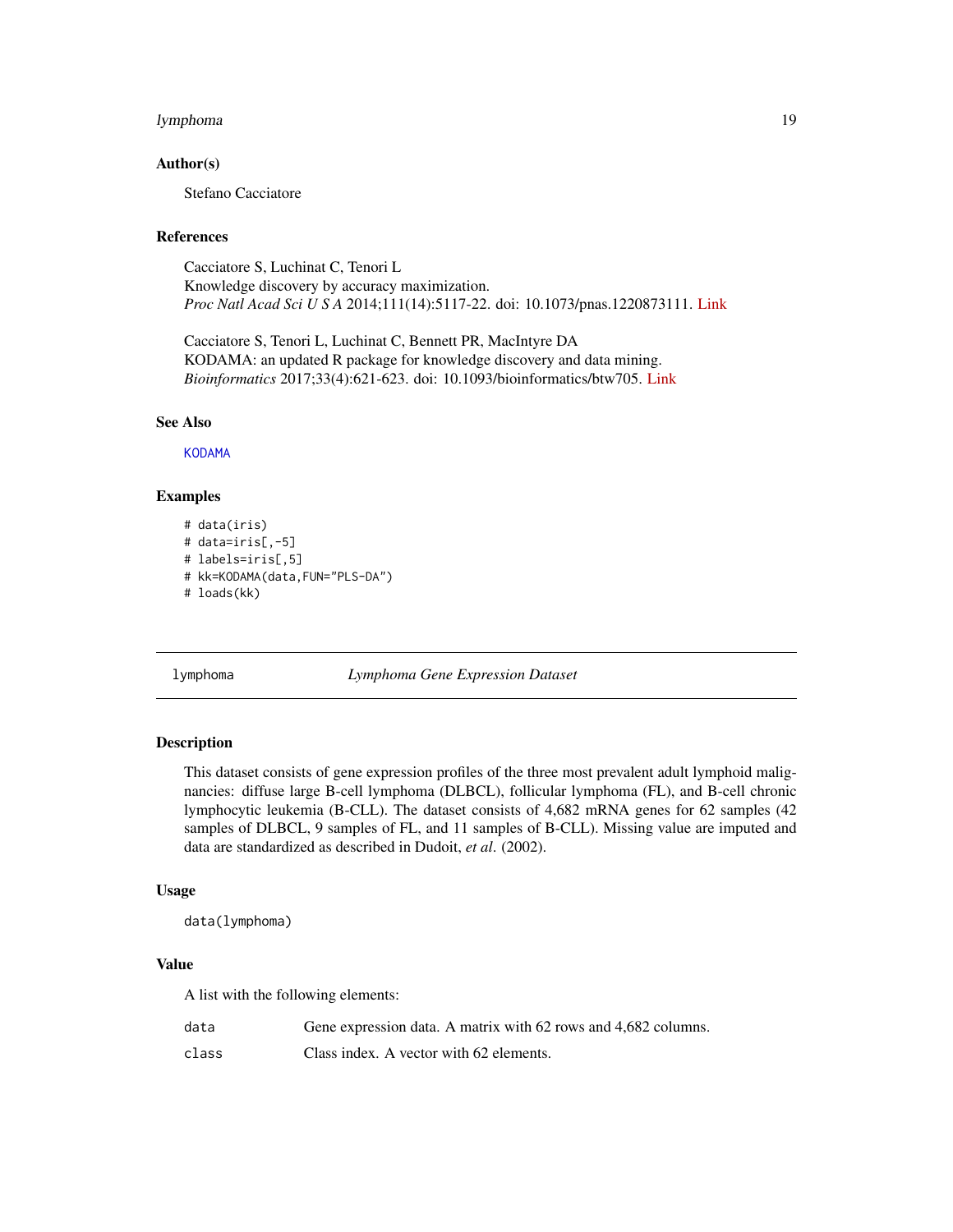# <span id="page-19-0"></span>References

Cacciatore S, Luchinat C, Tenori L Knowledge discovery by accuracy maximization. *Proc Natl Acad Sci U S A* 2014;111(14):5117-22. doi: 10.1073/pnas.1220873111. [Link](http://www.pnas.org/content/111/14/5117)

Cacciatore S, Tenori L, Luchinat C, Bennett PR, MacIntyre DA KODAMA: an updated R package for knowledge discovery and data mining. *Bioinformatics* 2017;33(4):621-623. doi: 10.1093/bioinformatics/btw705. [Link](https://academic.oup.com/bioinformatics/article/doi/10.1093/bioinformatics/btw705/2667156/KODAMA-an-R-package-for-knowledge-discovery-and)

Alizadeh AA, Eisen MB, Davis RE, *et al.* Distinct types of diffuse large B-cell lymphoma identified by gene expression profiling. *Nature* 2000;403(6769):503-511.

Dudoit S, Fridlyand J, Speed TP Comparison of discrimination methods for the classification of tumors using gene expression data. *J Am Stat Assoc* 2002;97(417):77-87.

### Examples

```
data(lymphoma)
class=1+as.numeric(lymphoma$class)
cc=prcomp(lymphoma$data)$x
plot(cc,pch=21,bg=class,xlab="First Component",ylab="Second Component")
#
# kk=KODAMA(lymphoma$data)
# plot(kk$pp,pch=21,bg=class,xlab="First Component",ylab="Second Component")
#
```
mcplot *Evaluation of the Monte Carlo accuracy results*

# Description

This function can be used to plot the accuracy values obtained during KODAMA procedure.

### Usage

```
mcplot(model)
```
# Arguments

model output of KODAMA.

# Author(s)

Stefano Cacciatore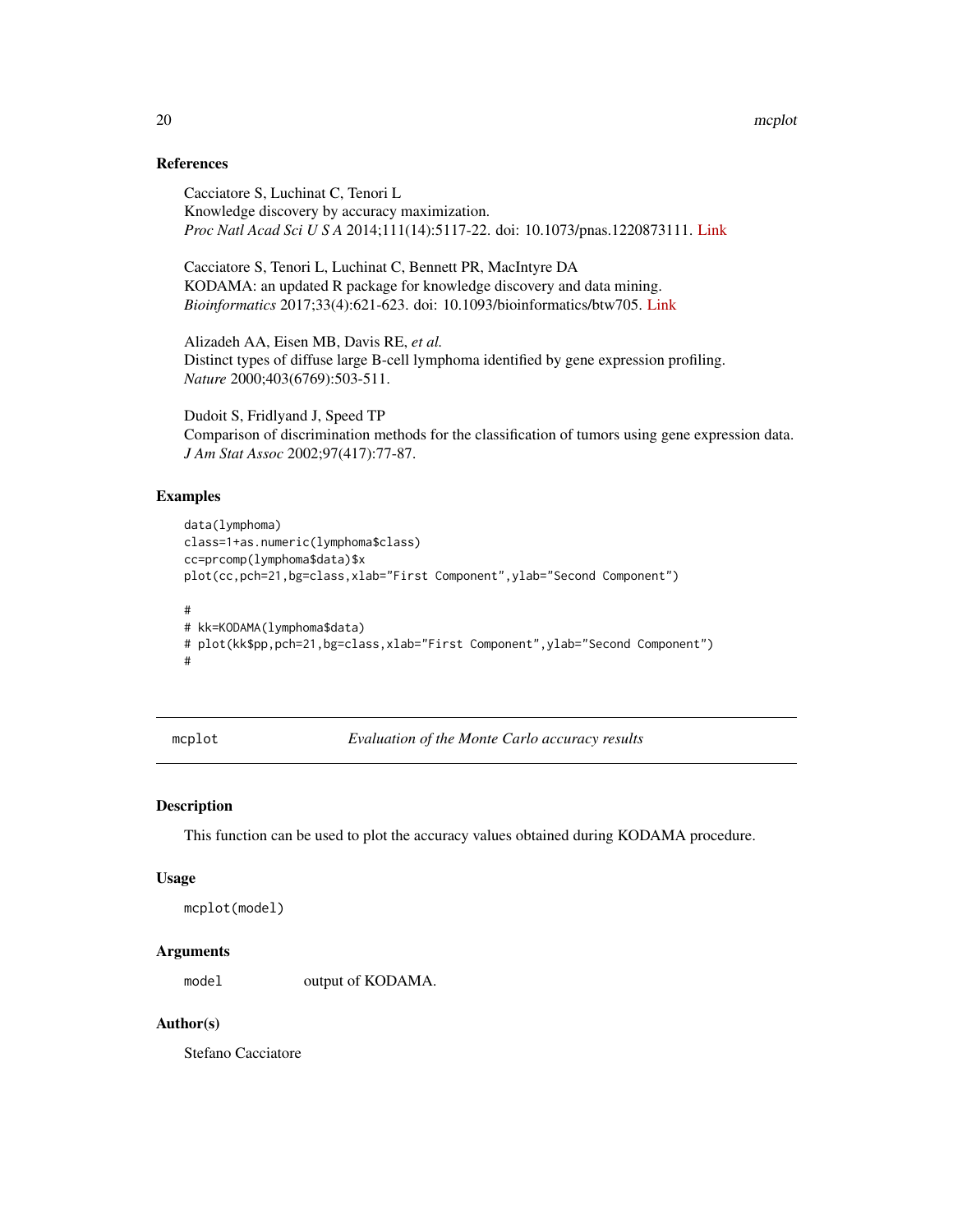### <span id="page-20-0"></span> $\mathcal{M}$ etRef 21

# References

Cacciatore S, Luchinat C, Tenori L Knowledge discovery by accuracy maximization. *Proc Natl Acad Sci U S A* 2014;111(14):5117-22. doi: 10.1073/pnas.1220873111. [Link](http://www.pnas.org/content/111/14/5117)

Cacciatore S, Tenori L, Luchinat C, Bennett PR, MacIntyre DA KODAMA: an updated R package for knowledge discovery and data mining. *Bioinformatics* 2017;33(4):621-623. doi: 10.1093/bioinformatics/btw705. [Link](https://academic.oup.com/bioinformatics/article/doi/10.1093/bioinformatics/btw705/2667156/KODAMA-an-R-package-for-knowledge-discovery-and)

# See Also

[KODAMA](#page-15-1)

# Examples

# data=as.matrix(iris[,-5])

# kk=KODAMA(data)

# mcplot(kk)

MetRef *Nuclear Magnetic Resonance Spectra of Urine Samples*

# Description

The data belong to a cohort of 22 healthy donors (11 male and 11 female) where each provided about 40 urine samples over the time course of approximately 2 months, for a total of 873 samples. Each sample was analysed by Nuclear Magnetic Resonance Spectroscopy. Each spectrum was divided in 450 spectral bins.

### Usage

data(MetRef)

# Value

A list with the following elements:

| data   | Metabolomic data. A matrix with 873 rows and 450 columns. |
|--------|-----------------------------------------------------------|
| gender | Gender index. A vector with 873 elements.                 |
| donor  | Donor index. A vector with 873 elements.                  |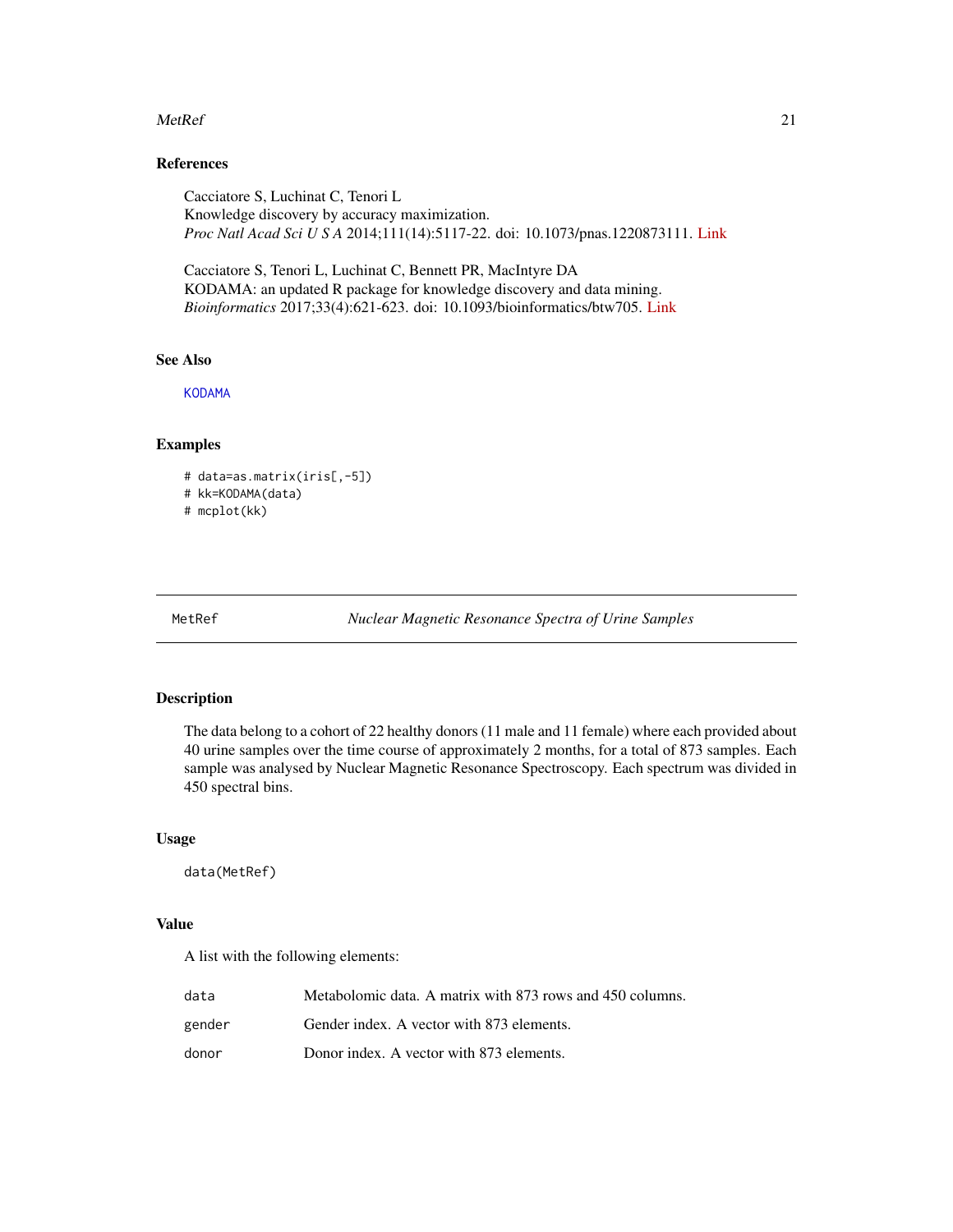# <span id="page-21-0"></span>References

Assfalg M, Bertini I, Colangiuli D, *et al.* Evidence of different metabolic phenotypes in humans. *Proc Natl Acad Sci U S A* 2008;105(5):1420-4. doi: 10.1073/pnas.0705685105. [Link](http://www.pnas.org/content/105/5/1420.long)

Cacciatore S, Luchinat C, Tenori L Knowledge discovery by accuracy maximization. *Proc Natl Acad Sci U S A* 2014;111(14):5117-22. doi: 10.1073/pnas.1220873111. [Link](http://www.pnas.org/content/111/14/5117)

Cacciatore S, Tenori L, Luchinat C, Bennett PR, MacIntyre DA KODAMA: an updated R package for knowledge discovery and data mining. *Bioinformatics* 2017;33(4):621-623. doi: 10.1093/bioinformatics/btw705. [Link](https://academic.oup.com/bioinformatics/article/doi/10.1093/bioinformatics/btw705/2667156/KODAMA-an-R-package-for-knowledge-discovery-and)

# Examples

```
data(MetRef)
u=MetRef$data;
u=u[,-which(colSums(u)==0)]
u=normalization(u)$newXtrain
u=scaling(u)$newXtrain
class=as.numeric(as.factor(MetRef$gender))
cc= prcomp(u)$x
plot(cc,pch=21,bg=class,xlab="First Component",ylab="Second Component")
class=as.numeric(as.factor(MetRef$donor))
plot(cc,pch=21,bg=rainbow(22)[class],xlab="First Component",ylab="Second Component")
#
# kk=KODAMA(u)
# plot(kk$pp,pch=21,bg=rainbow(22)[class],xlab="First Component",ylab="Second Component")
#
```
<span id="page-21-1"></span>normalization *Normalization Methods*

# Description

Collection of Different Normalization Methods.

# Usage

normalization(Xtrain,Xtest=NULL, method = "pqn",ref=NULL)

# Arguments

| Xtrain | a matrix of data (training data set).                   |
|--------|---------------------------------------------------------|
| Xtest  | a matrix of data (test data set).(by default $=$ NULL). |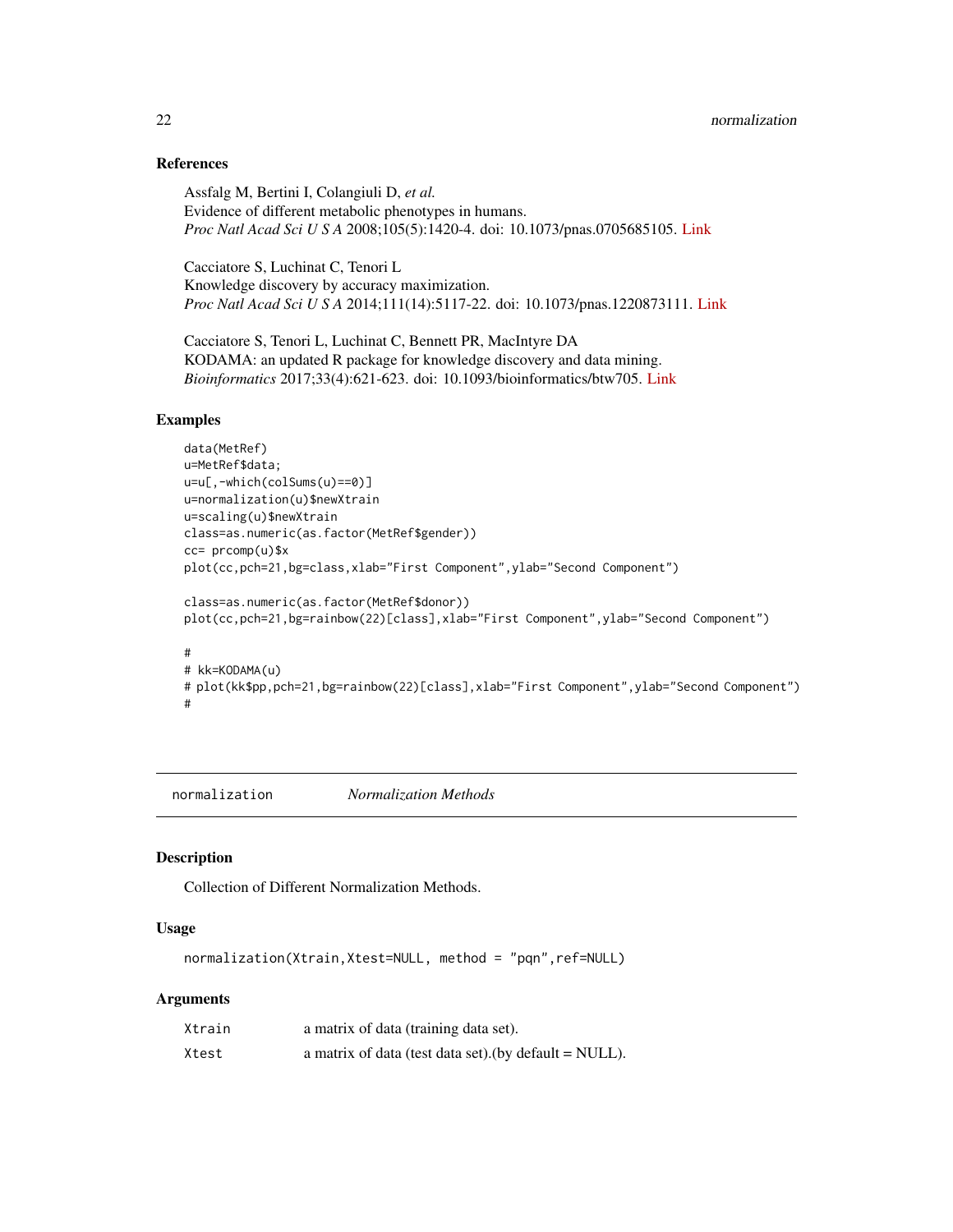| method | the normalization method to be used. Choices are "none", "pqn", "sum", "median",  |
|--------|-----------------------------------------------------------------------------------|
|        | "sqrt" (by default = "pqn"). A partial string sufficient to uniquely identify the |
|        | choice is permitted.                                                              |
| ref    | Reference sample for Probabilistic Quotient Normalization. (by default = NULL).   |

# Details

A number of different normalization methods are provided:

- "none": no normalization method is applied.
- "pqn": the Probabilistic Quotient Normalization is computed as described in *Dieterle, et al.* (2006).
- "sum": samples are normalized to the sum of the absolute value of all variables for a given sample.
- "median": samples are normalized to the median value of all variables for a given sample.
- "sqrt": samples are normalized to the root of the sum of the squared value of all variables for a given sample.

# Value

The function returns a list with 2 items or 4 items (if a test data set is present):

| newXtrain | a normalized matrix (training data set).                        |
|-----------|-----------------------------------------------------------------|
| coeXtrain | a vector of normalization coefficient of the training data set. |
| newXtest  | a normalized matrix (test data set).                            |
| coeXtest  | a vector of normalization coefficient of the test data set.     |

### Author(s)

Stefano Cacciatore and Leonardo Tenori

# References

Dieterle F,Ross A, Schlotterbeck G, Senn H. Probabilistic Quotient Normalization as Robust Method to Account for Diluition of Complex Biological Mixtures. Application in 1H NMR Metabolomics. *Anal Chem* 2006;78:4281-90.

Cacciatore S, Luchinat C, Tenori L Knowledge discovery by accuracy maximization. *Proc Natl Acad Sci U S A* 2014;111(14):5117-22. doi: 10.1073/pnas.1220873111. [Link](http://www.pnas.org/content/111/14/5117)

Cacciatore S, Tenori L, Luchinat C, Bennett PR, MacIntyre DA KODAMA: an updated R package for knowledge discovery and data mining. *Bioinformatics* 2017;33(4):621-623. doi: 10.1093/bioinformatics/btw705. [Link](https://academic.oup.com/bioinformatics/article/doi/10.1093/bioinformatics/btw705/2667156/KODAMA-an-R-package-for-knowledge-discovery-and)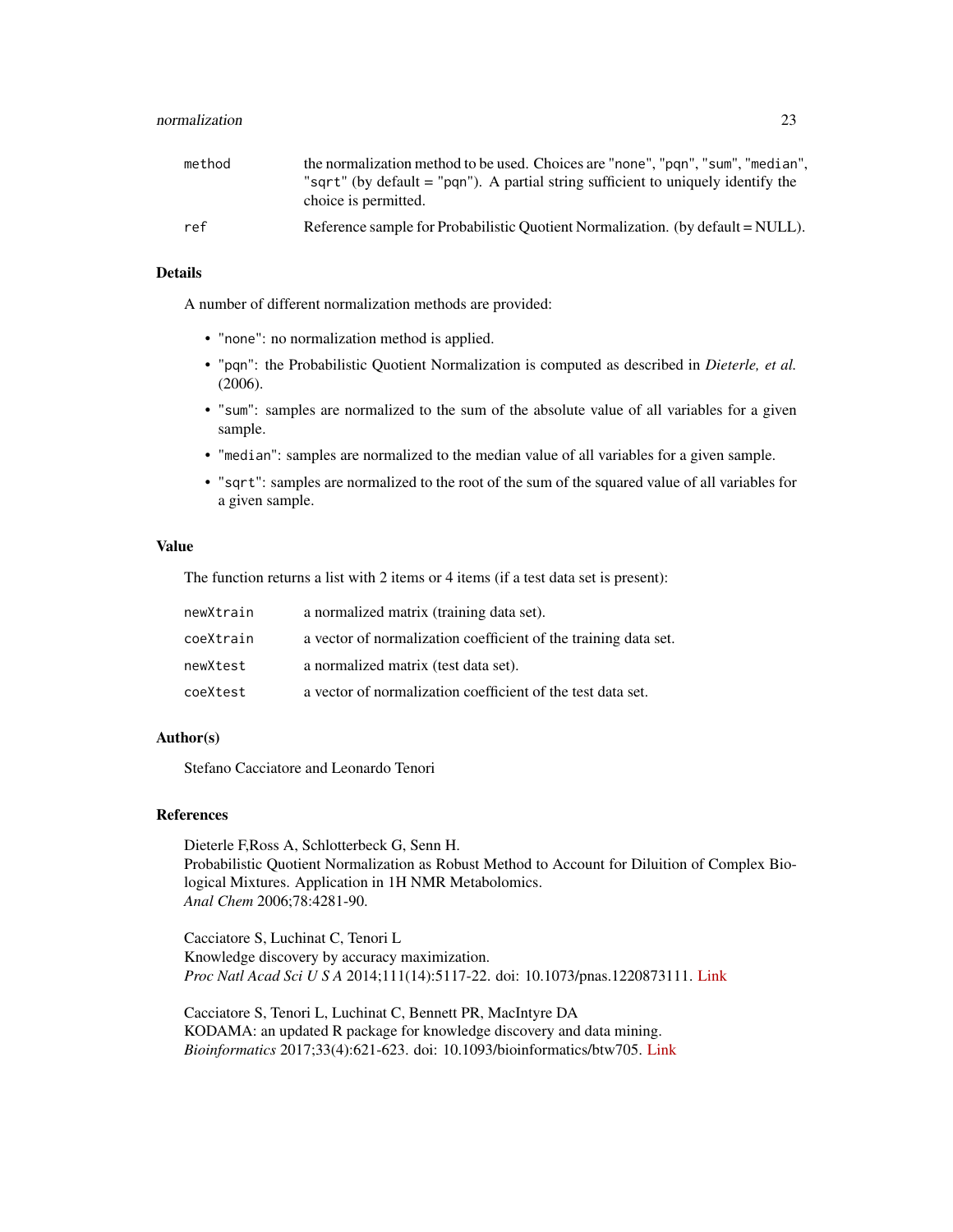<span id="page-23-0"></span>

# See Also

[scaling](#page-28-1)

# Examples

```
data(MetRef)
u=MetRef$data;
u=u[,-which(colSums(u)==0)]
u=normalization(u)$newXtrain
u=scaling(u)$newXtrain
class=as.numeric(as.factor(MetRef$gender))
cc=pca(u)
plot(cc$x,pch=21,bg=class,xlab=cc$txt[1],ylab=cc$txt[2])
```
# pca *Principal Components Analysis*

# Description

Performs a principal components analysis on the given data matrix and returns the results as an object of class "prcomp".

# Usage

 $pca(x, \ldots)$ 

# Arguments

|         | a matrix of data.                          |
|---------|--------------------------------------------|
| $\cdot$ | arguments passed to <b>promp</b> function. |

# Value

The function returns a list with class prcomp containing the following components:

| sdev          | the standard deviations of the principal components (i.e., the square roots of<br>the eigenvalues of the covariance/correlation matrix, though the calculation is<br>actually done with the singular values of the data matrix).                                                                                      |
|---------------|-----------------------------------------------------------------------------------------------------------------------------------------------------------------------------------------------------------------------------------------------------------------------------------------------------------------------|
| rotation      | the matrix of variable loadings (i.e., a matrix whose columns contain the eigen-<br>vectors). The function princomp returns this in the element loadings.                                                                                                                                                             |
| $\mathsf{x}$  | if retx is TRUE the value of the rotated data (the centred (and scaled if requested)<br>data multiplied by the rotation matrix) is returned. Hence, $cov(x)$ is the di-<br>agonal matrix diag(sdev^2). For the formula method, napredict() is applied<br>to handle the treatment of values omitted by the na. action. |
| center, scale | the centering and scaling used, or FALSE.                                                                                                                                                                                                                                                                             |
| txt           | the component of variance of each Principal Component.                                                                                                                                                                                                                                                                |

24 pca between the control of the control of the control of the control of the control of the control of the control of the control of the control of the control of the control of the control of the control of the control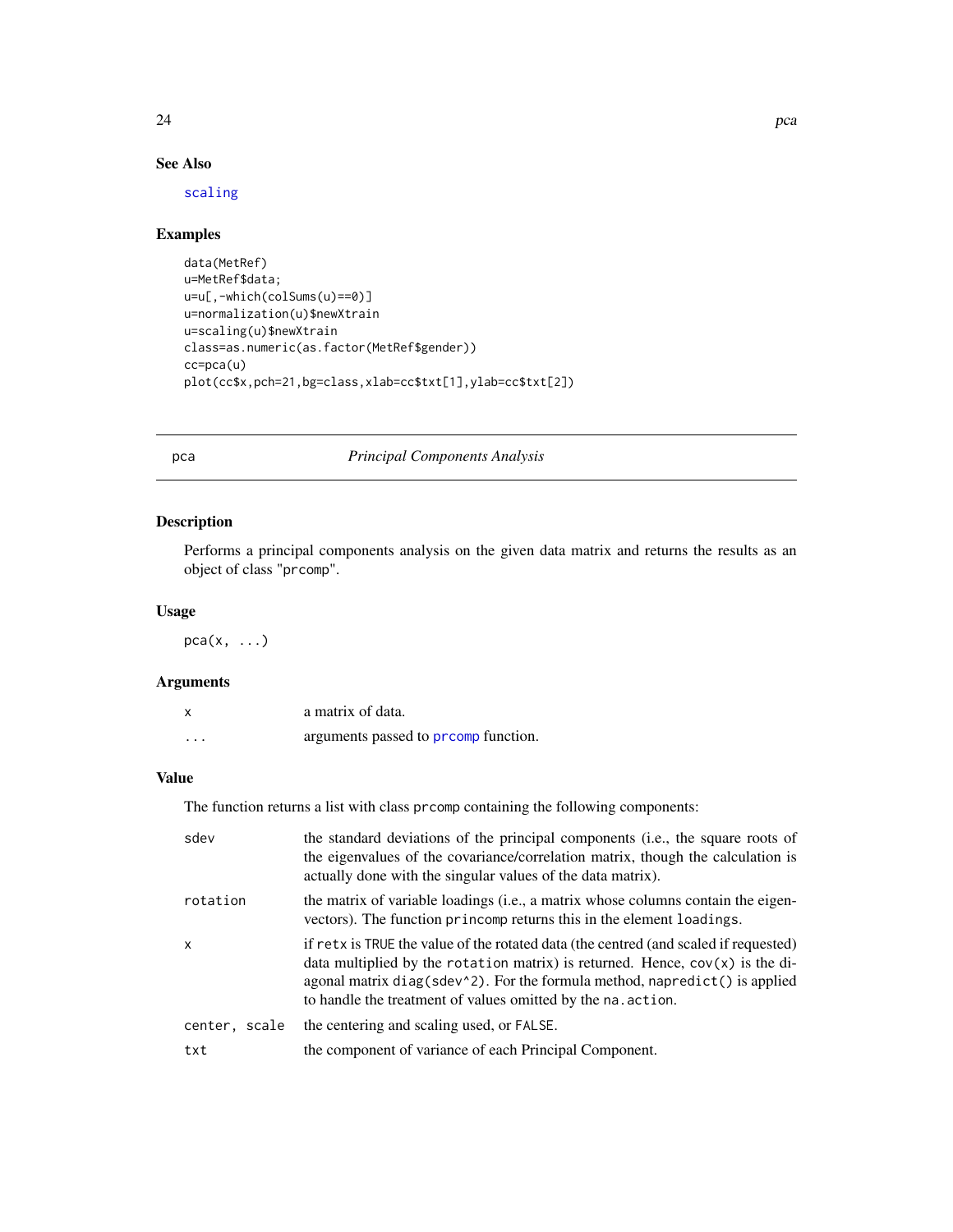# <span id="page-24-0"></span>pls.double.cv 25

### Author(s)

Stefano Cacciatore

### References

Pearson, K On Lines and Planes of Closest Fit to Systems of Points in Space. *Philosophical Magazine* 1901;2 (11): 559-572. doi:10.1080/14786440109462720. [Link](https://www.tandfonline.com/doi/abs/10.1080/14786440109462720)

# See Also

[prcomp](#page-0-0)

# Examples

```
data(MetRef)
u=MetRef$data;
u=u[,-which(colSums(u)==0)]
u=normalization(u)$newXtrain
u=scaling(u)$newXtrain
class=as.numeric(as.factor(MetRef$gender))
cc=pca(u)
plot(cc$x,pch=21,bg=class,xlab=cc$txt[1],ylab=cc$txt[2])
```
pls.double.cv *Cross-Validation with PLS-DA.*

# Description

This function performs a 10-fold cross validation on a given data set using Partial Least Squares (PLS) model. To assess the prediction ability of the model, a 10-fold cross-validation is conducted by generating splits with a ratio 1:9 of the data set, that is by removing 10% of samples prior to any step of the statistical analysis, including PLS component selection and scaling. Best number of component for PLS was carried out by means of 10-fold cross-validation on the remaining 90% selecting the best Q2y value. Permutation testing was undertaken to estimate the classification/regression performance of predictors.

### Usage

```
pls.double.cv(Xdata,
              Ydata,
              constrain=1:nrow(Xdata),
              compmax=min(c(ncol(Xdata),nrow(Xdata))),
              perm.test=FALSE,
              optim=TRUE,
              scaling = c("centering","autoscaling"),
              times=100,
              runn=10)
```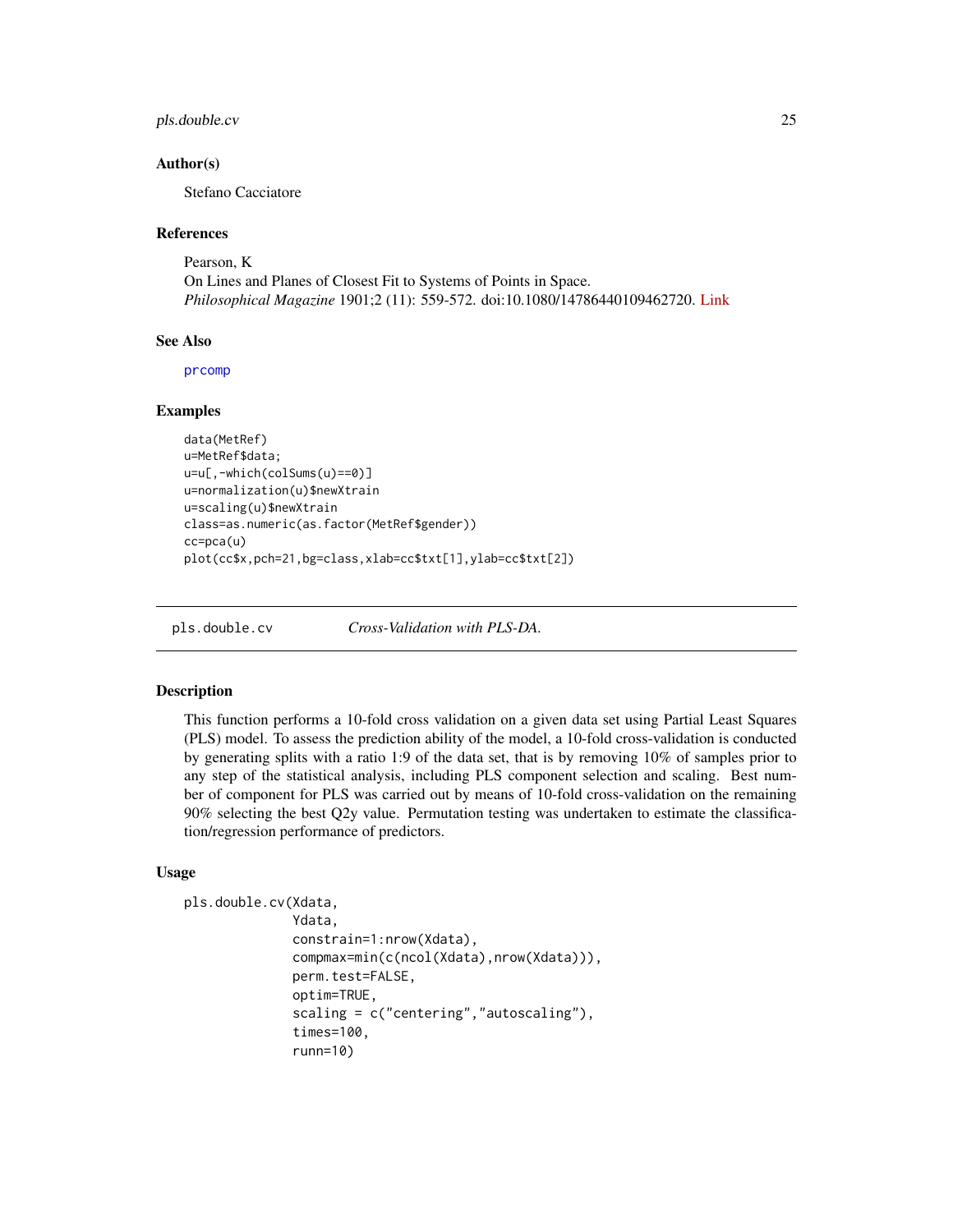# Arguments

| Xdata     | a matrix.                                                                                                                                                                             |
|-----------|---------------------------------------------------------------------------------------------------------------------------------------------------------------------------------------|
| Ydata     | the responses. If Ydata is a numeric vector, a regression analysis will be per-<br>formed. If Ydata is factor, a classification analysis will be performed.                           |
| constrain | a vector of nrow(data) elements. Sample with the same identifying constrain<br>will be split in the training set or in the test set of cross-validation together.                     |
| compmax   | the number of latent components to be used for classification.                                                                                                                        |
| perm.test | a classification vector.                                                                                                                                                              |
| optim     | if perform the optmization of the number of components.                                                                                                                               |
| scaling   | the scaling method to be used. Choices are "centering" or "autoscaling"<br>(by default $=$ "centering"). A partial string sufficient to uniquely identify the<br>choice is permitted. |
| times     | number of cross-validations with permutated samples                                                                                                                                   |
| runn      | number of cross-validations loops.                                                                                                                                                    |

# Value

A list with the following components:

| B                | the $(p \times m \times length(ncomp))$ array containing the regression coefficients. Each<br>row corresponds to a predictor variable and each column to a response variable.<br>The third dimension of the matrix B corresponds to the number of PLS compo-<br>nents used to compute the regression coefficients. If nomp has length 1, B is<br>just a (p x m) matrix. |
|------------------|-------------------------------------------------------------------------------------------------------------------------------------------------------------------------------------------------------------------------------------------------------------------------------------------------------------------------------------------------------------------------|
| Ypred            | the vector containing the predicted values of the response variables obtained by<br>cross-validation.                                                                                                                                                                                                                                                                   |
| Yfit             | the vector containing the fitted values of the response variables.                                                                                                                                                                                                                                                                                                      |
| P                | the $(p \times max(ncomp))$ matrix containing the X-loadings.                                                                                                                                                                                                                                                                                                           |
| Q                | the (m x max(ncomp)) matrix containing the Y-loadings.                                                                                                                                                                                                                                                                                                                  |
| т                | the (ntrain x max(ncomp)) matrix containing the X-scores (latent components)                                                                                                                                                                                                                                                                                            |
| R                | the $(p \times max(ncomp))$ matrix containing the weights used to construct the latent<br>components.                                                                                                                                                                                                                                                                   |
| Q2Y              | Q2y value.                                                                                                                                                                                                                                                                                                                                                              |
| R <sub>2</sub> Y | R <sub>2</sub> y value.                                                                                                                                                                                                                                                                                                                                                 |
| R <sub>2</sub> X | vector containg the explained variance of X by each PLS component.                                                                                                                                                                                                                                                                                                      |
| txtQ2Y           | a summary of the Q2y values.                                                                                                                                                                                                                                                                                                                                            |
| txtR2Y           | a summary of the R2y values.                                                                                                                                                                                                                                                                                                                                            |

# Author(s)

Stefano Cacciatore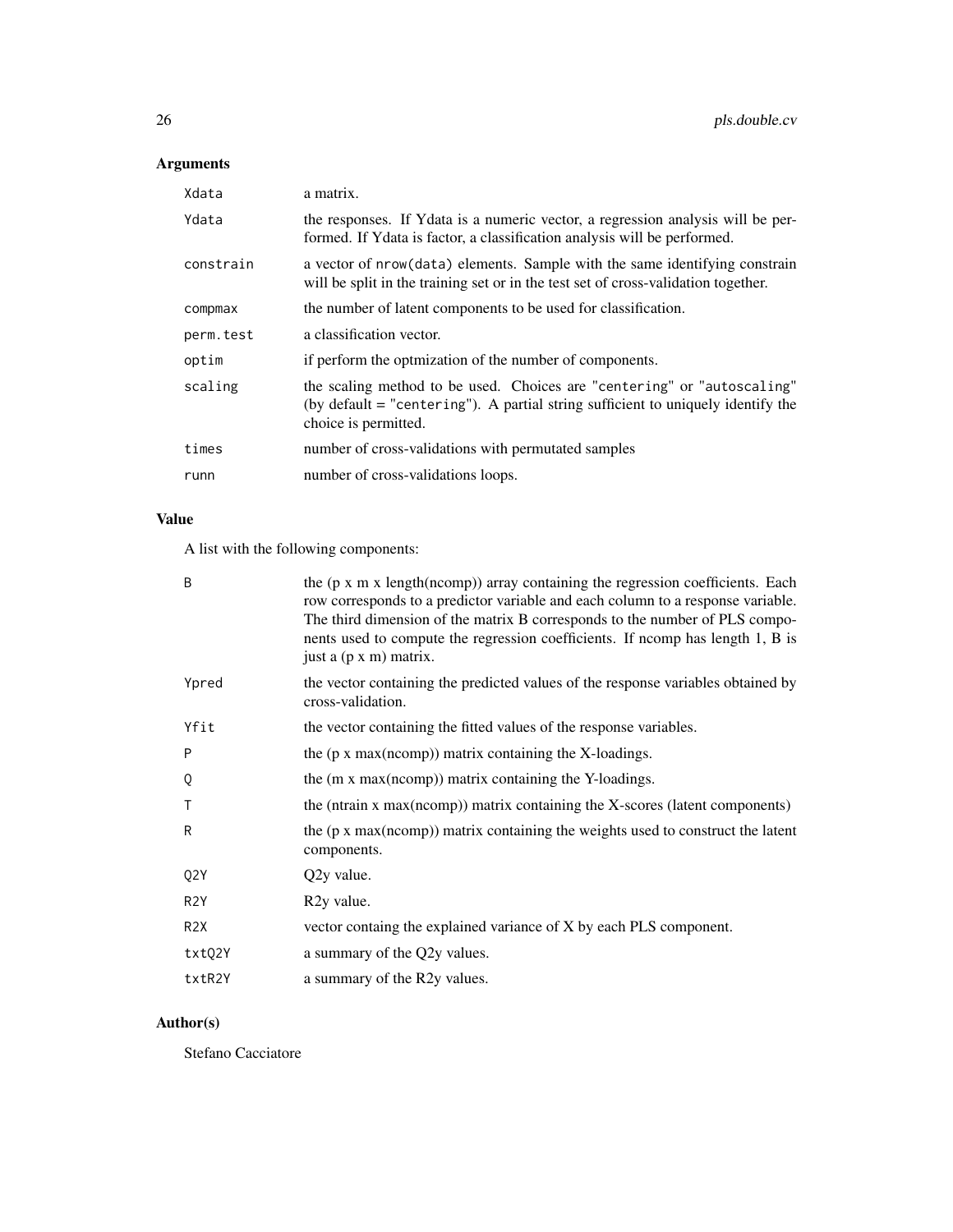# <span id="page-26-0"></span>pls.kodama 27

# References

Cacciatore S, Luchinat C, Tenori L Knowledge discovery by accuracy maximization. *Proc Natl Acad Sci U S A* 2014;111(14):5117-22. doi: 10.1073/pnas.1220873111. [Link](http://www.pnas.org/content/111/14/5117)

Cacciatore S, Tenori L, Luchinat C, Bennett PR, MacIntyre DA KODAMA: an updated R package for knowledge discovery and data mining. *Bioinformatics* 2017;33(4):621-623. doi: 10.1093/bioinformatics/btw705. [Link](https://academic.oup.com/bioinformatics/article/doi/10.1093/bioinformatics/btw705/2667156/KODAMA-an-R-package-for-knowledge-discovery-and)

### Examples

```
data(iris)
data=iris[,-5]
labels=iris[,5]
pp=pls.double.cv(data,labels)
print(pp$Q2Y)
table(pp$Ypred,labels)
#
# data(MetRef)
# u=MetRef$data;
# u=u[,-which(colSums(u)==0)]
# u=normalization(u)$newXtrain
# u=scaling(u)$newXtrain
# pp=pls.double.cv(u,as.factor(MetRef$donor))
# print(pp$Q2Y)
# table(pp$Ypred,MetRef$donor)
#
```
pls.kodama *Partial Least Squares regression.*

### Description

Partial Least Squares (PLS) regression for test set from training set.

### Usage

```
pls.kodama(Xtrain,
           Ytrain,
           Xtest,
           Ytest = NULL,
           ncomp,
           scaling = c("centering","autoscaling"),
           perm.test=FALSE,
           times=1000)
```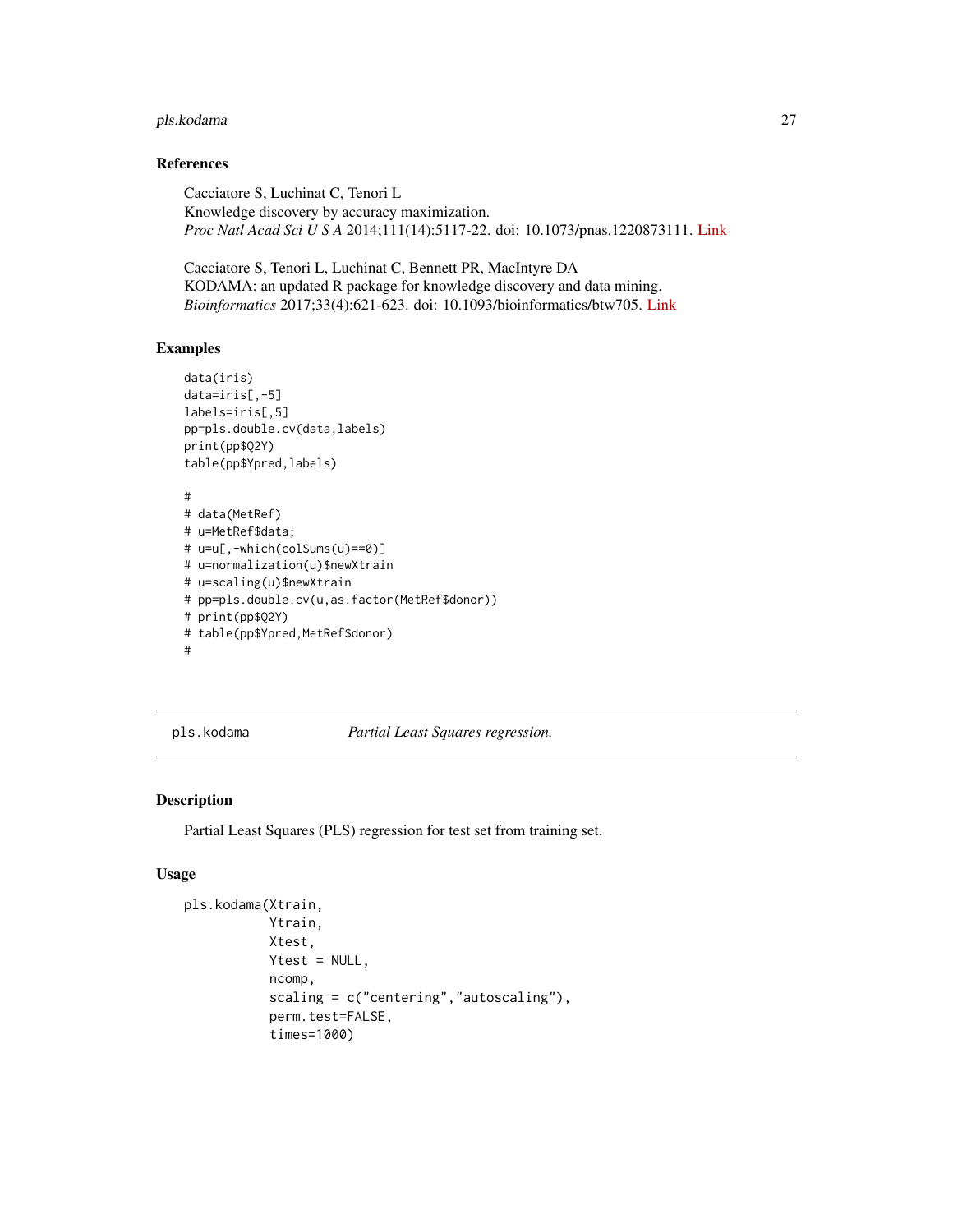# Arguments

| Xtrain    | a matrix of training set cases.                                                                                                                                                     |
|-----------|-------------------------------------------------------------------------------------------------------------------------------------------------------------------------------------|
| Ytrain    | a classification vector.                                                                                                                                                            |
| Xtest     | a matrix of test set cases.                                                                                                                                                         |
| Ytest     | a classification vector.                                                                                                                                                            |
| ncomp     | the number of components to consider.                                                                                                                                               |
| scaling   | the scaling method to be used. Choices are "centering" or "autoscaling"<br>(by default = "centering"). A partial string sufficient to uniquely identify the<br>choice is permitted. |
| perm.test | a classification vector.                                                                                                                                                            |
| times     | a classification vector.                                                                                                                                                            |

# Value

A list with the following components:

| B            | the $(p \times m \times length(ncomp))$ matrix containing the regression coefficients. Each<br>row corresponds to a predictor variable and each column to a response variable.<br>The third dimension of the matrix B corresponds to the number of PLS compo-<br>nents used to compute the regression coefficients. If nomp has length 1, B is<br>just a (p x m) matrix. |
|--------------|--------------------------------------------------------------------------------------------------------------------------------------------------------------------------------------------------------------------------------------------------------------------------------------------------------------------------------------------------------------------------|
| Ypred        | the (ntest x m x length(ncomp)) containing the predicted values of the response<br>variables for the observations from Xtest. The third dimension of the matrix<br>Ypred corresponds to the number of PLS components used to compute the re-<br>gression coefficients.                                                                                                   |
| P            | the $(p \times max(ncomp))$ matrix containing the X-loadings.                                                                                                                                                                                                                                                                                                            |
| Q            | the (m x max(ncomp)) matrix containing the Y-loadings.                                                                                                                                                                                                                                                                                                                   |
| $\mathsf{T}$ | the (ntrain x max(ncomp)) matrix containing the X-scores (latent components)                                                                                                                                                                                                                                                                                             |
| R            | the $(p \times max(ncomp))$ matrix containing the weights used to construct the latent<br>components.                                                                                                                                                                                                                                                                    |

# Author(s)

Stefano Cacciatore

# References

Cacciatore S, Luchinat C, Tenori L Knowledge discovery by accuracy maximization. *Proc Natl Acad Sci U S A* 2014;111(14):5117-22. doi: 10.1073/pnas.1220873111. [Link](http://www.pnas.org/content/111/14/5117)

Cacciatore S, Tenori L, Luchinat C, Bennett PR, MacIntyre DA KODAMA: an updated R package for knowledge discovery and data mining. *Bioinformatics* 2017;33(4):621-623. doi: 10.1093/bioinformatics/btw705. [Link](https://academic.oup.com/bioinformatics/article/doi/10.1093/bioinformatics/btw705/2667156/KODAMA-an-R-package-for-knowledge-discovery-and)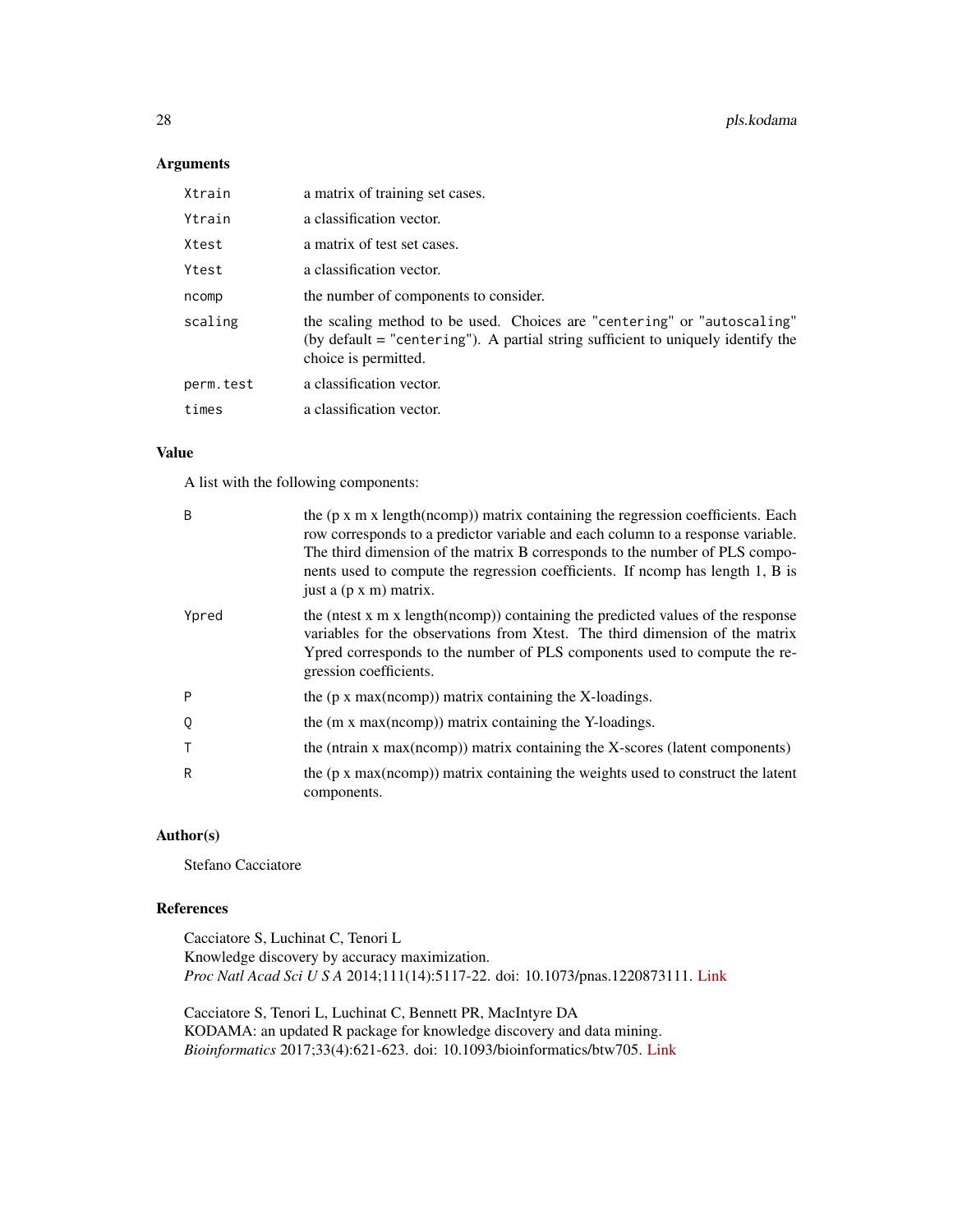### <span id="page-28-0"></span>scaling 29

# See Also

[KODAMA](#page-15-1)

### Examples

```
data(iris)
data=iris[,-5]
labels=iris[,5]
ss=sample(150,15)
ncomponent=3
z=pls.kodama(data[-ss,], labels[-ss], data[ss,], ncomp=ncomponent)
```

```
table(z$Ypred[,ncomponent],labels[ss])
```
<span id="page-28-1"></span>

# Description

Collection of Different Scaling Methods.

# Usage

```
scaling(Xtrain,Xtest=NULL, method = "autoscaling")
```
# Arguments

| Xtrain | a matrix of data (training data set).                                                                                                                                                                                          |
|--------|--------------------------------------------------------------------------------------------------------------------------------------------------------------------------------------------------------------------------------|
| Xtest  | a matrix of data (test data set). (by default $=$ NULL).                                                                                                                                                                       |
| method | the scaling method to be used. Choices are "none", "centering", "autoscaling",<br>"rangescaling", "paretoscaling" (by default $=$ "autoscaling"). A partial<br>string sufficient to uniquely identify the choice is permitted. |

### Details

A number of different scaling methods are provided:

- "none": no scaling method is applied.
- "centering": centers the mean to zero.
- "autoscaling": centers the mean to zero and scales data by dividing each variable by the variance.
- "rangescaling": centers the mean to zero and scales data by dividing each variable by the difference between the minimum and the maximum value.
- "paretoscaling": centers the mean to zero and scales data by dividing each variable by the square root of the standard deviation. Unit scaling divides each variable by the standard deviation so that each variance equal to 1.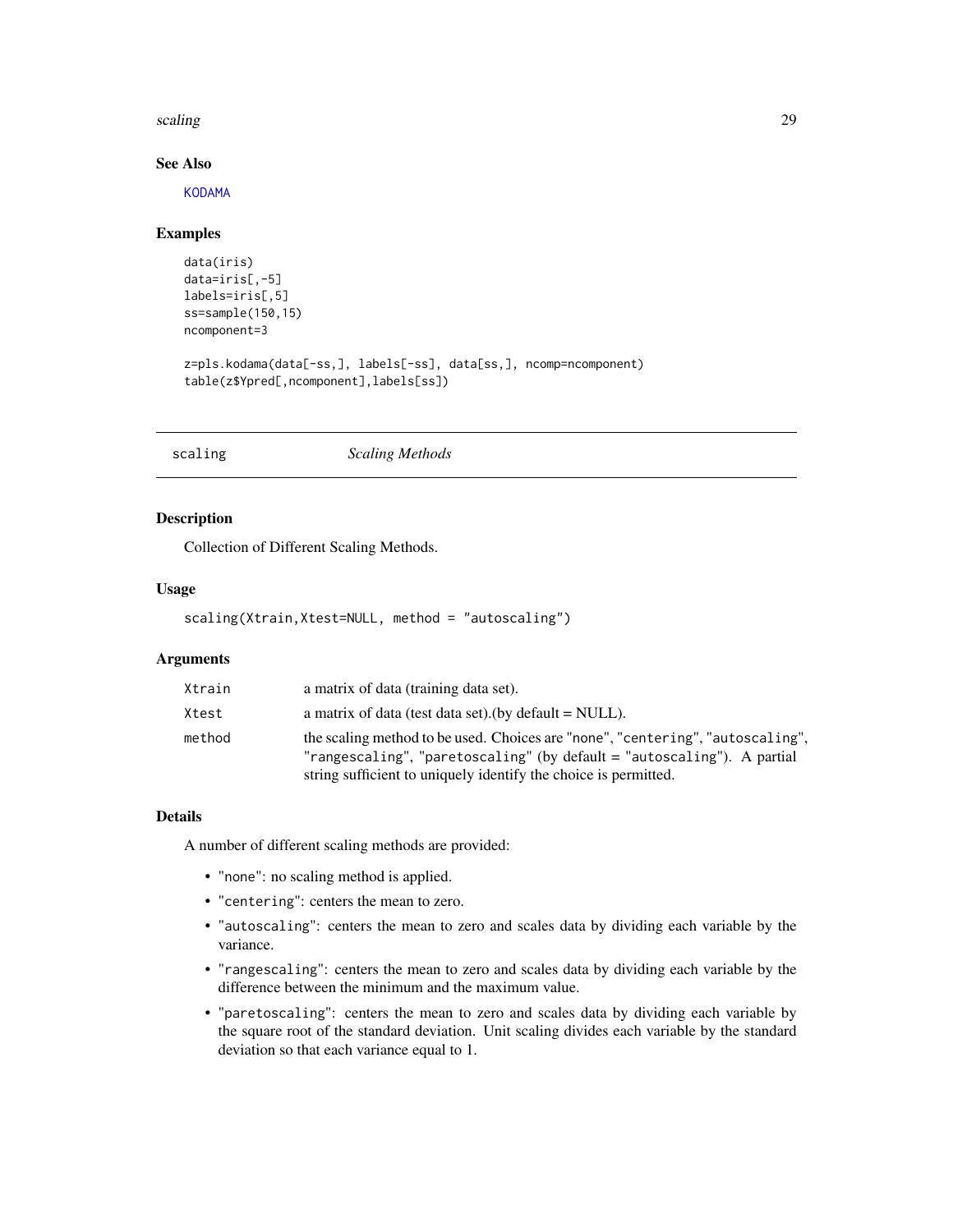# Value

The function returns a list with 1 item or 2 items (if a test data set is present):

| newXtrain | a scaled matrix (training data set). |
|-----------|--------------------------------------|
| newXtest  | a scale matrix (test data set).      |

### Author(s)

Stefano Cacciatore and Leonardo Tenori

### References

van den Berg RA, Hoefsloot HCJ, Westerhuis JA, *et al.* Centering, scaling, and transformations: improving the biological information content of metabolomics data. *BMC Genomics* 2006;7(1):142.

Cacciatore S, Luchinat C, Tenori L Knowledge discovery by accuracy maximization. *Proc Natl Acad Sci U S A* 2014;111(14):5117-22. doi: 10.1073/pnas.1220873111. [Link](http://www.pnas.org/content/111/14/5117)

Cacciatore S, Tenori L, Luchinat C, Bennett PR, MacIntyre DA KODAMA: an updated R package for knowledge discovery and data mining. *Bioinformatics* 2017;33(4):621-623. doi: 10.1093/bioinformatics/btw705. [Link](https://academic.oup.com/bioinformatics/article/doi/10.1093/bioinformatics/btw705/2667156/KODAMA-an-R-package-for-knowledge-discovery-and)

### See Also

# [normalization](#page-21-1)

### Examples

```
data(MetRef)
u=MetRef$data;
u=u[,-which(colSums(u)==0)]
u=normalization(u)$newXtrain
u=scaling(u)$newXtrain
class=as.numeric(as.factor(MetRef$gender))
cc=pca(u)
plot(cc$x,pch=21,bg=class,xlab=cc$txt[1],ylab=cc$txt[2])
```
<span id="page-29-1"></span>spirals *Spirals Data Set Generator*

# Description

Produces a data set of spiral clusters.

<span id="page-29-0"></span>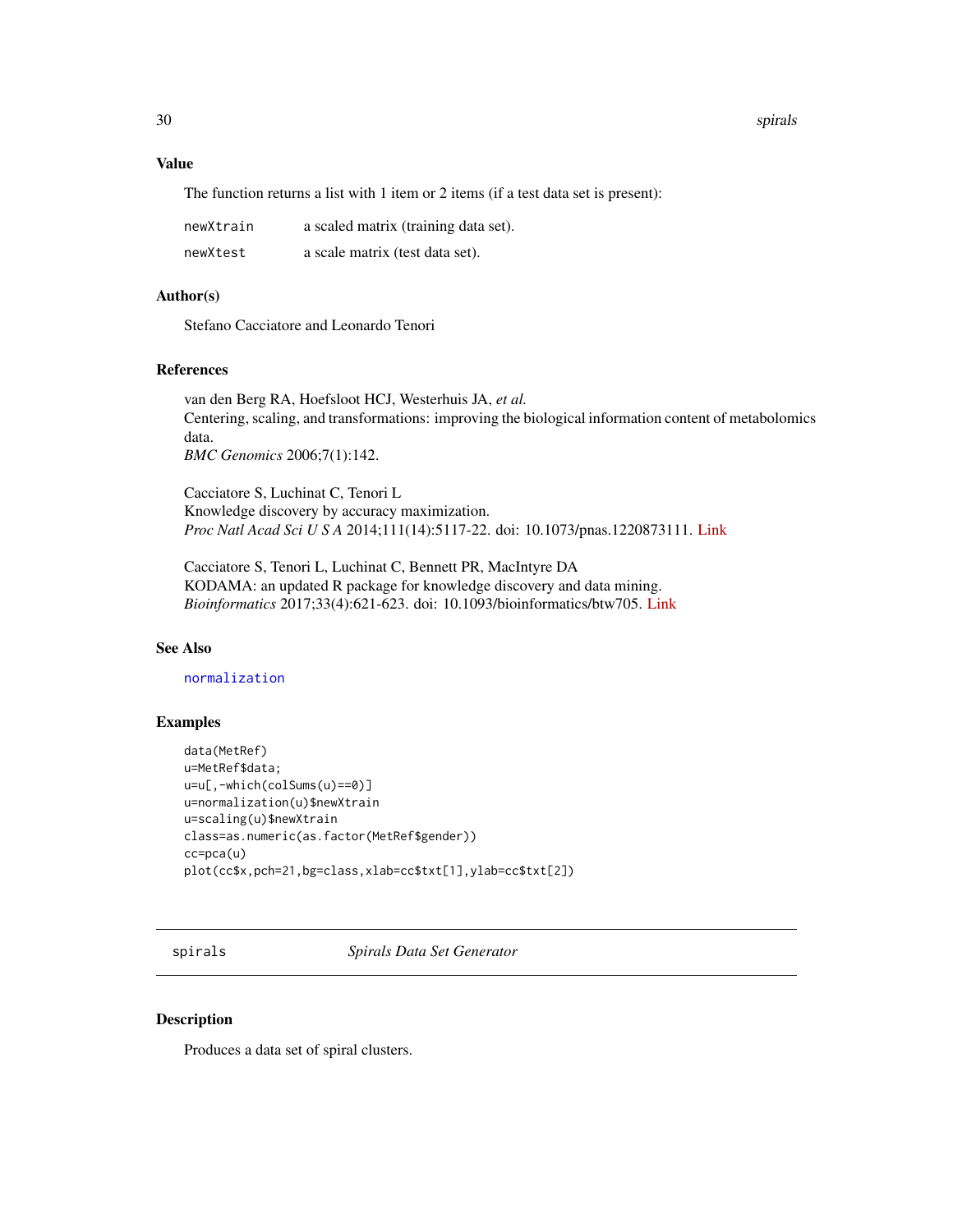### <span id="page-30-0"></span>spirals 31

# Usage

spirals(n=c(100,100,100),sd=c(0,0,0))

### Arguments

|    | a vector of integer. The length of the vector is the number of clusters and each<br>number corresponds to the number of data points in each cluster. |
|----|------------------------------------------------------------------------------------------------------------------------------------------------------|
| sd | amount of noise for each spiral.                                                                                                                     |

# Value

The function returns a two dimensional data set.

# Author(s)

Stefano Cacciatore and Leonardo Tenori

# References

Cacciatore S, Luchinat C, Tenori L Knowledge discovery by accuracy maximization. *Proc Natl Acad Sci U S A* 2014;111(14):5117-22. doi: 10.1073/pnas.1220873111. [Link](http://www.pnas.org/content/111/14/5117)

Cacciatore S, Tenori L, Luchinat C, Bennett PR, MacIntyre DA KODAMA: an updated R package for knowledge discovery and data mining. *Bioinformatics* 2017;33(4):621-623. doi: 10.1093/bioinformatics/btw705. [Link](https://academic.oup.com/bioinformatics/article/doi/10.1093/bioinformatics/btw705/2667156/KODAMA-an-R-package-for-knowledge-discovery-and)

# See Also

[helicoid](#page-9-1),[dinisurface](#page-6-1),[swissroll](#page-31-1)

### Examples

```
pdf(file="spirals.pdf")
par(mfrow=c(2,2),mai=c(0,0,0,0))
v1=spirals(c(100,100,100),c(0.1,0.1,0.1))
plot(v1,col=rep(2:4,each=100))
v2=spirals(c(100,100,100),c(0.1,0.2,0.3))
plot(v2,col=rep(2:4,each=100))
v3=spirals(c(100,100,100,100,100),c(0,0,0.2,0,0))
plot(v3,col=rep(2:6,each=100))
v4=spirals(c(20,40,60,80,100),c(0.1,0.1,0.1,0.1,0.1))
plot(v4,col=rep(2:6,c(20,40,60,80,100)))
dev.off()
```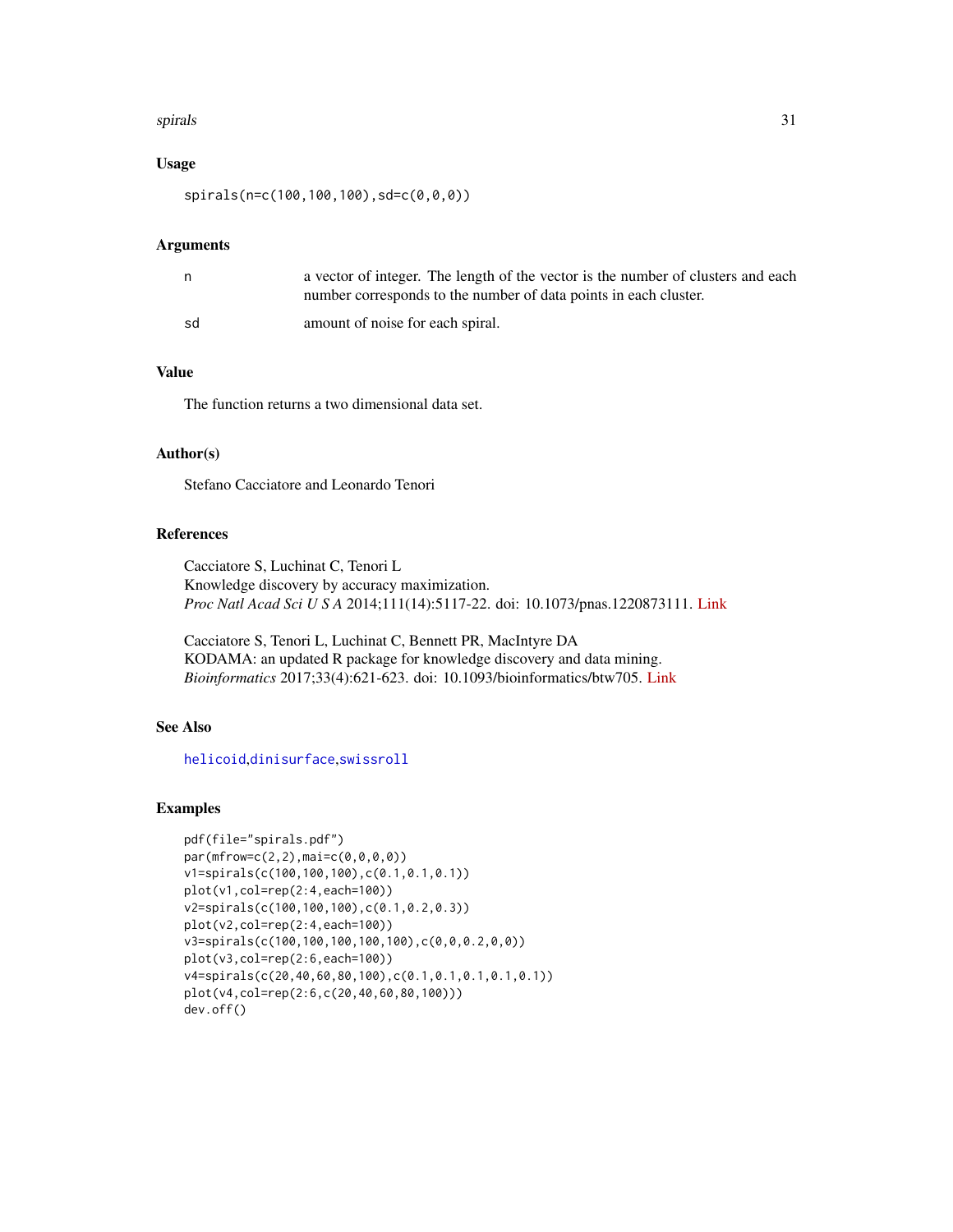<span id="page-31-1"></span><span id="page-31-0"></span>

### Description

Computes the Swiss Roll data set of a given number of data points.

# Usage

swissroll(N=1000)

### Arguments

N Number of data points.

# Value

The function returns a three dimensional matrix.

### Author(s)

Stefano Cacciatore and Leonardo Tenori

### References

Balasubramanian M, Schwartz EL The isomap algorithm and topological stability. *Science* 2002;295(5552):7.

Roweis ST, Saul LK Nonlinear dimensionality reduction by locally linear embedding. *Science* 2000;290(5500):2323-6.

Cacciatore S, Luchinat C, Tenori L Knowledge discovery by accuracy maximization. *Proc Natl Acad Sci U S A* 2014;111(14):5117-22. doi: 10.1073/pnas.1220873111. [Link](http://www.pnas.org/content/111/14/5117)

Cacciatore S, Tenori L, Luchinat C, Bennett PR, MacIntyre DA KODAMA: an updated R package for knowledge discovery and data mining. *Bioinformatics* 2017;33(4):621-623. doi: 10.1093/bioinformatics/btw705. [Link](https://academic.oup.com/bioinformatics/article/doi/10.1093/bioinformatics/btw705/2667156/KODAMA-an-R-package-for-knowledge-discovery-and)

# See Also

[helicoid](#page-9-1),[dinisurface](#page-6-1),[spirals](#page-29-1)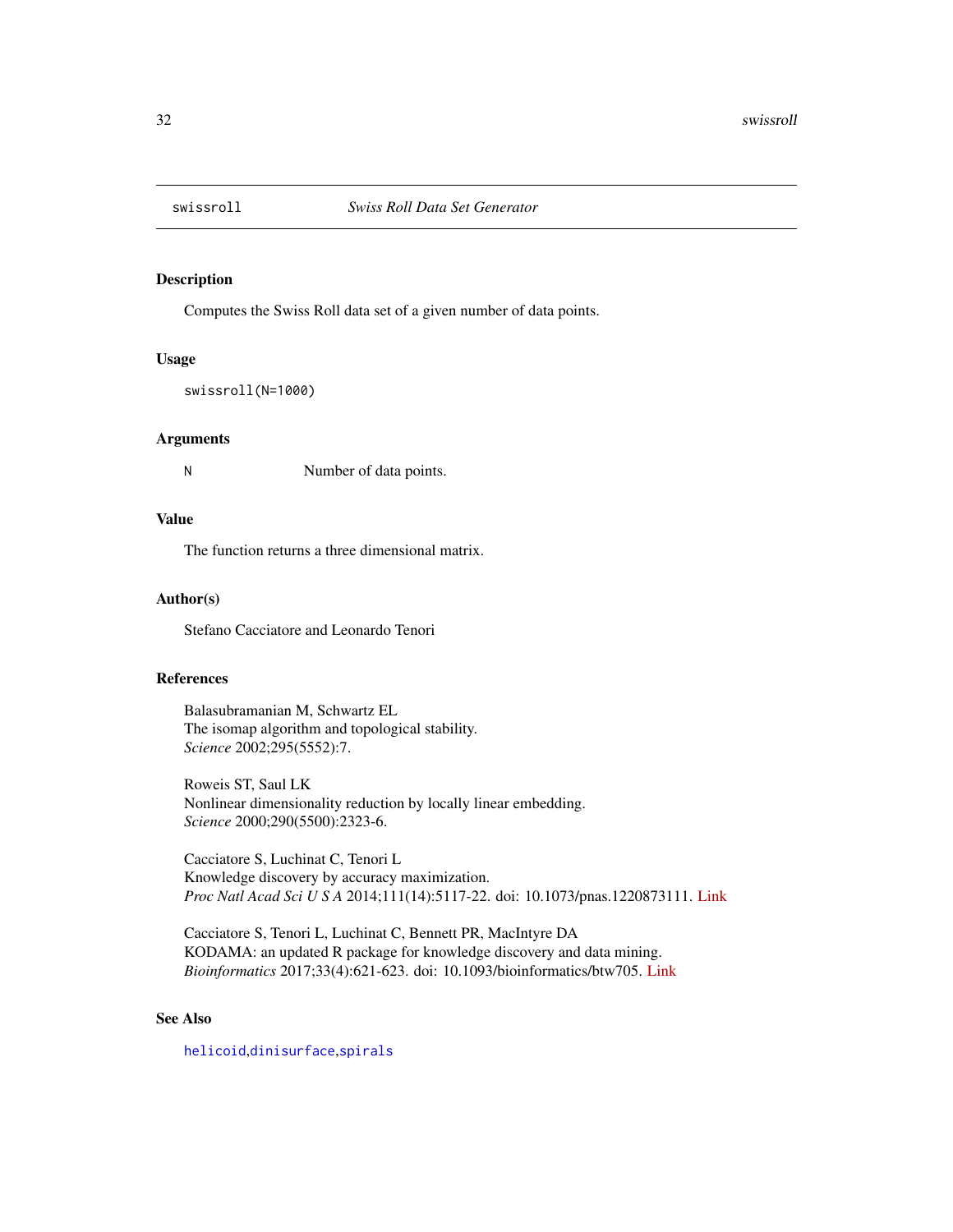# <span id="page-32-0"></span>transformy 33

# Examples

```
require("rgl")
x=swissroll()
open3d()
plot3d(x, col=rainbow(1000),box=FALSE,size=3)
rgl.postscript("swissroll.pdf", fmt="pdf")
```
### transformy *Conversion Classification Vector to Matrix*

# Description

This function converts a classification vector into a classification matrix.

### Usage

transformy(y)

### Arguments

y a vector or factor.

# Details

This function converts a classification vector into a classification matrix.

# Value

A matrix.

# Author(s)

Stefano Cacciatore and Leonardo Tenori

### References

Cacciatore S, Luchinat C, Tenori L Knowledge discovery by accuracy maximization. *Proc Natl Acad Sci U S A* 2014;111(14):5117-22. doi: 10.1073/pnas.1220873111. [Link](http://www.pnas.org/content/111/14/5117)

Cacciatore S, Tenori L, Luchinat C, Bennett PR, MacIntyre DA KODAMA: an updated R package for knowledge discovery and data mining. *Bioinformatics* 2017;33(4):621-623. doi: 10.1093/bioinformatics/btw705. [Link](https://academic.oup.com/bioinformatics/article/doi/10.1093/bioinformatics/btw705/2667156/KODAMA-an-R-package-for-knowledge-discovery-and)

### Examples

```
y=rep(1:10,3)
print(y)
z=transformy(y)
print(z)
```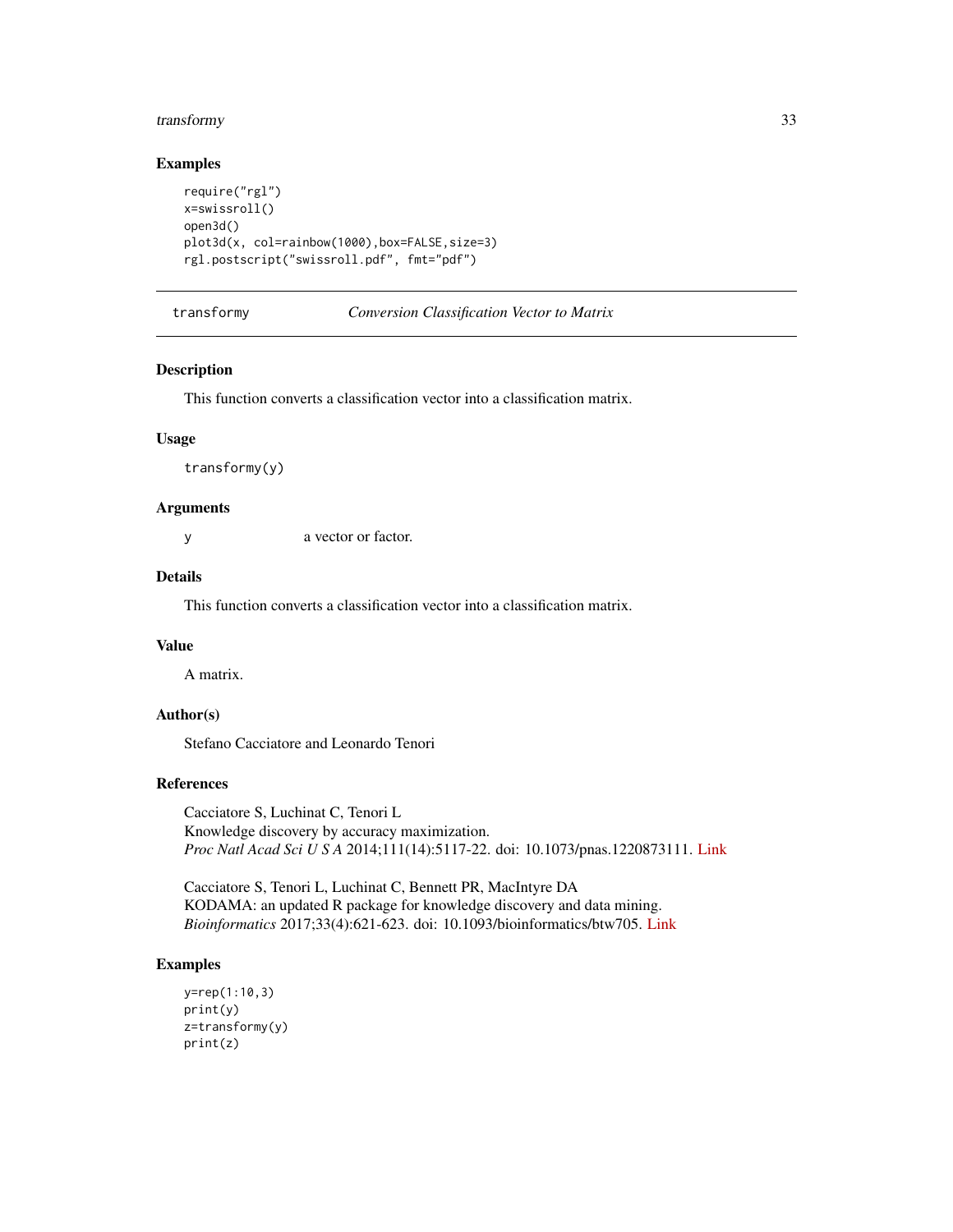<span id="page-33-1"></span><span id="page-33-0"></span>

# Description

Summarization of a numeric vector.

# Usage

txtsummary (x,digits=0,scientific=FALSE)

# Arguments

|            | a numeric vector.                                                                  |
|------------|------------------------------------------------------------------------------------|
| digits     | how many significant digits are to be used.                                        |
| scientific | either a logical specifying whether result should be encoded in scientific format. |

# Value

The function returns the median and the 95% coefficient interval of numeric vetor.

### Author(s)

Stefano Cacciatore

# References

Cacciatore S, Luchinat C, Tenori L Knowledge discovery by accuracy maximization. *Proc Natl Acad Sci U S A* 2014;111(14):5117-22. doi: 10.1073/pnas.1220873111. [Link](http://www.pnas.org/content/111/14/5117)

Cacciatore S, Tenori L, Luchinat C, Bennett PR, MacIntyre DA KODAMA: an updated R package for knowledge discovery and data mining. *Bioinformatics* 2017;33(4):621-623. doi: 10.1093/bioinformatics/btw705. [Link](https://academic.oup.com/bioinformatics/article/doi/10.1093/bioinformatics/btw705/2667156/KODAMA-an-R-package-for-knowledge-discovery-and)

# See Also

[categorical\\_table](#page-1-1),[continuous\\_table](#page-3-1)

# Examples

data(clinical)

txtsummary(clinical[,"BMI"])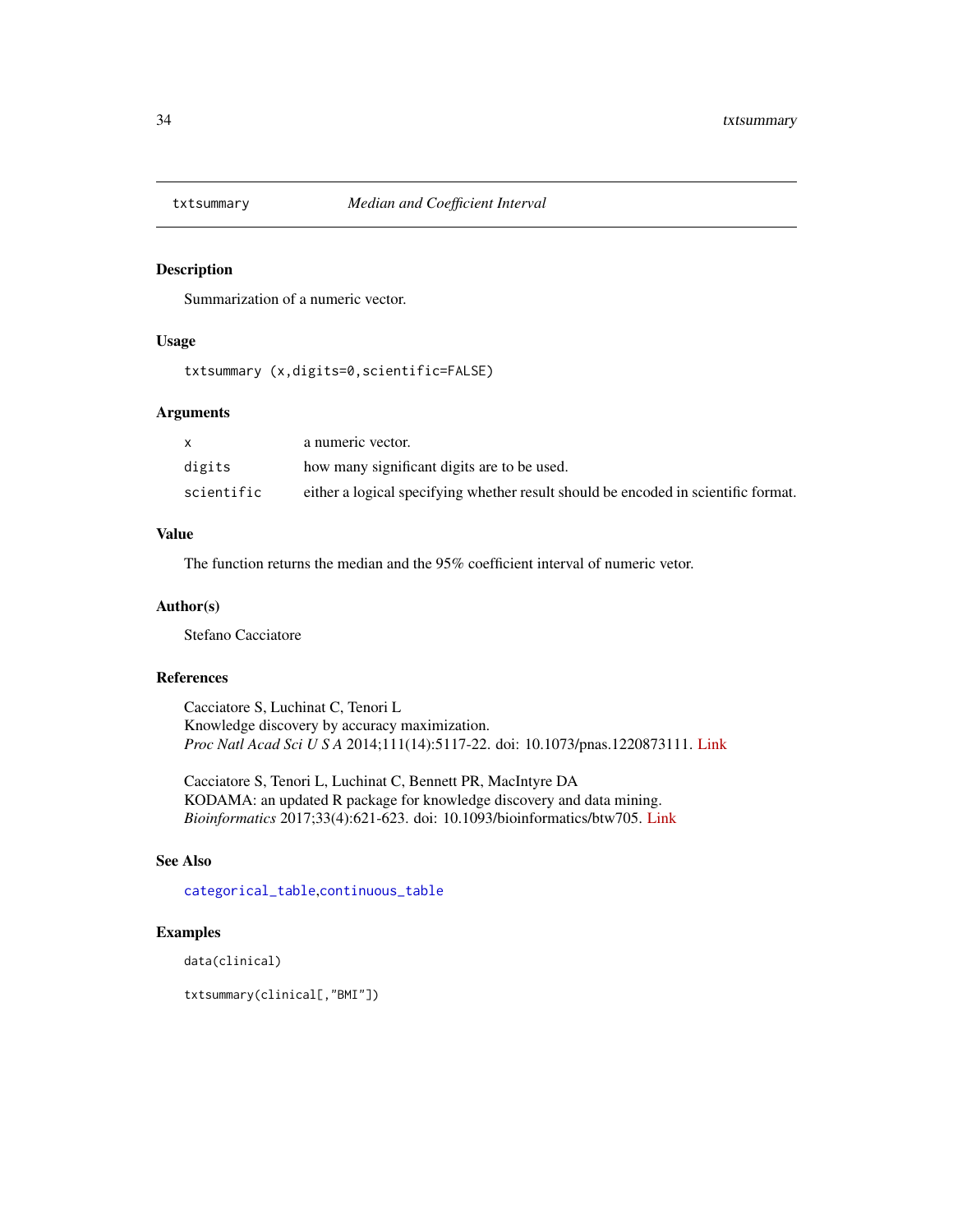### <span id="page-34-0"></span>**Description**

This dataset consists of the spoken, not written, addresses from 1900 until the sixth address by Barack Obama in 2014. Punctuation characters, numbers, words shorter than three characters, and stop-words (e.g., "that", "and", and "which") were removed from the dataset. This resulted in a dataset of 86 speeches containing 834 different meaningful words each. Term frequency-inverse document frequency (TF-IDF) was used to obtain feature vectors. It is often used as a weighting factor in information retrieval and text mining. The TF-IDF value increases proportionally to the number of times a word appears in the document, but is offset by the frequency of the word in the corpus, which helps to control for the fact that some words are generally more common than others.

### Usage

data(USA)

### Value

A list with the following elements:

| data      | TF-IDF data. A matrix with 86 rows and 834 columns. |
|-----------|-----------------------------------------------------|
| vear      | Year index. A vector with 86 elements.              |
| president | President index. A vector with 86 elements.         |

### Author(s)

Stefano Cacciatore and Leonardo Tenori

### References

Cacciatore S, Luchinat C, Tenori L Knowledge discovery by accuracy maximization. *Proc Natl Acad Sci U S A* 2014;111(14):5117-22. doi: 10.1073/pnas.1220873111. [Link](http://www.pnas.org/content/111/14/5117)

Cacciatore S, Tenori L, Luchinat C, Bennett PR, MacIntyre DA KODAMA: an updated R package for knowledge discovery and data mining. *Bioinformatics* 2017;33(4):621-623. doi: 10.1093/bioinformatics/btw705. [Link](https://academic.oup.com/bioinformatics/article/doi/10.1093/bioinformatics/btw705/2667156/KODAMA-an-R-package-for-knowledge-discovery-and)

### Examples

# Here is reported the analysis on the State of the Union

# of USA president as shown in Cacciatore, et al. (2014)

# # data(USA)

- # kk=KODAMA(USA\$data)
- # cc=cmdscale(kk\$dissimilarity)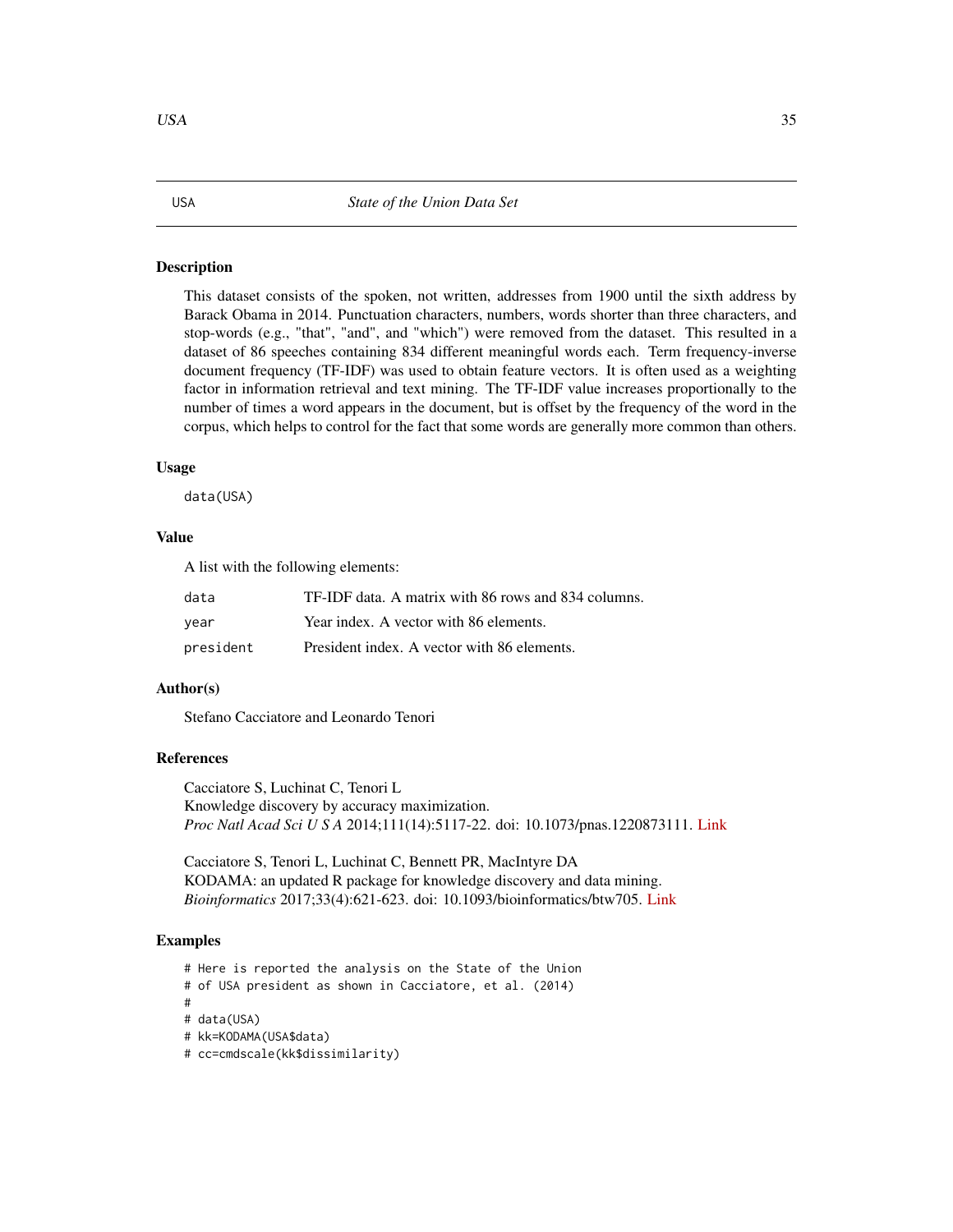```
# par(cex=0.5,mar=c(15,6,2,2));
# plot(USA$year,cc[,1],axes=F,pch=20,xlab="",ylab="First Component");
# axis(1,at=USA$year,labels=rownames(USA$data),las=2);
# axis(2,las=2);
# box()
#
```